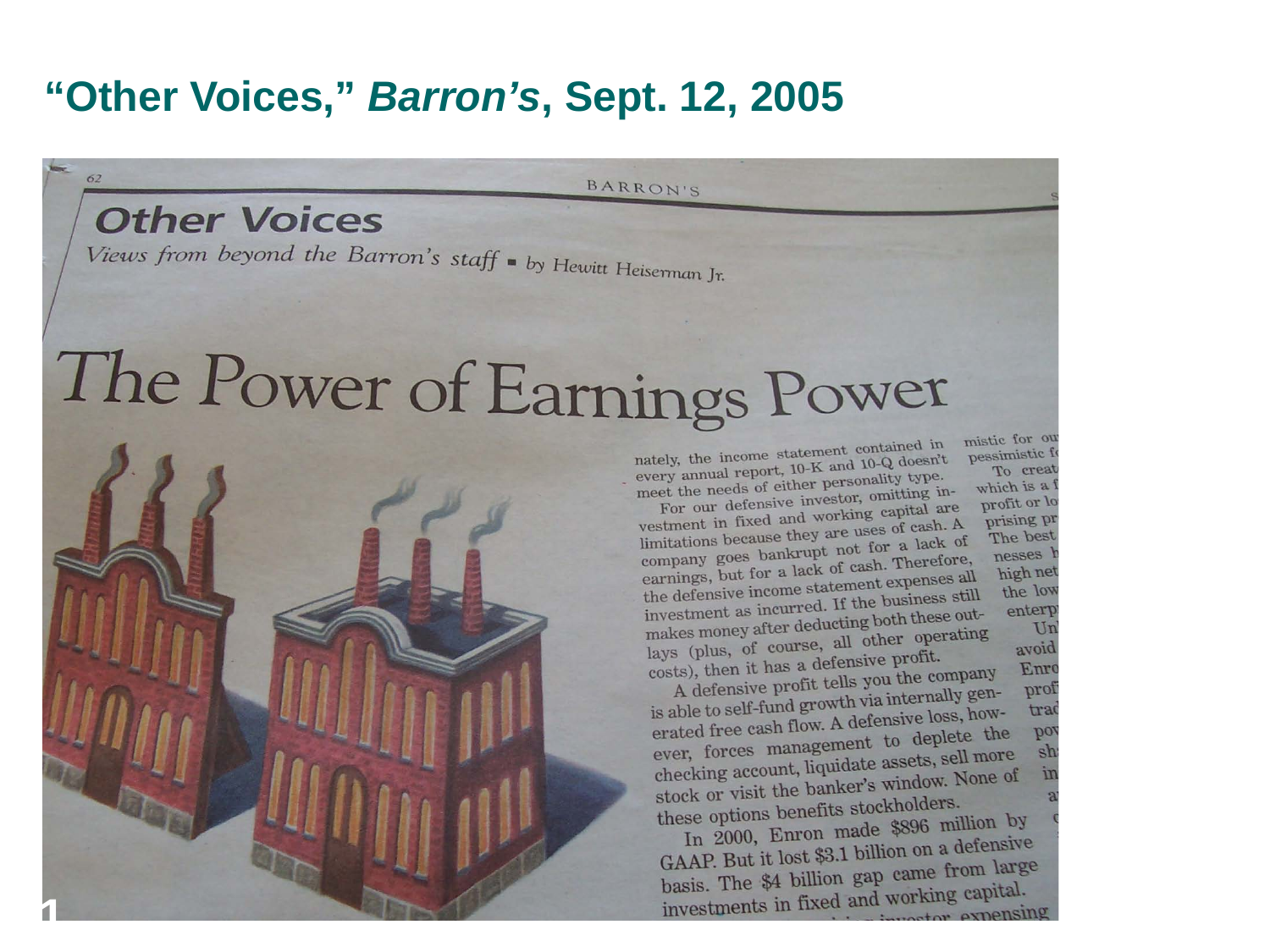## **Ben Graham and the Growth Investor**

#### **HEWITT HEISERMAN JR.**

#### **www.EarningsPower.com**

**[Hewitt.Heiserman@EarningsPower.com](mailto:Hewitt.Heiserman@Earningspower.com)**

**Earnings Power Chart and Earnings Power Staircase are property of Hewitt Heiserman Jr. All rights reserved. Copyright 2015**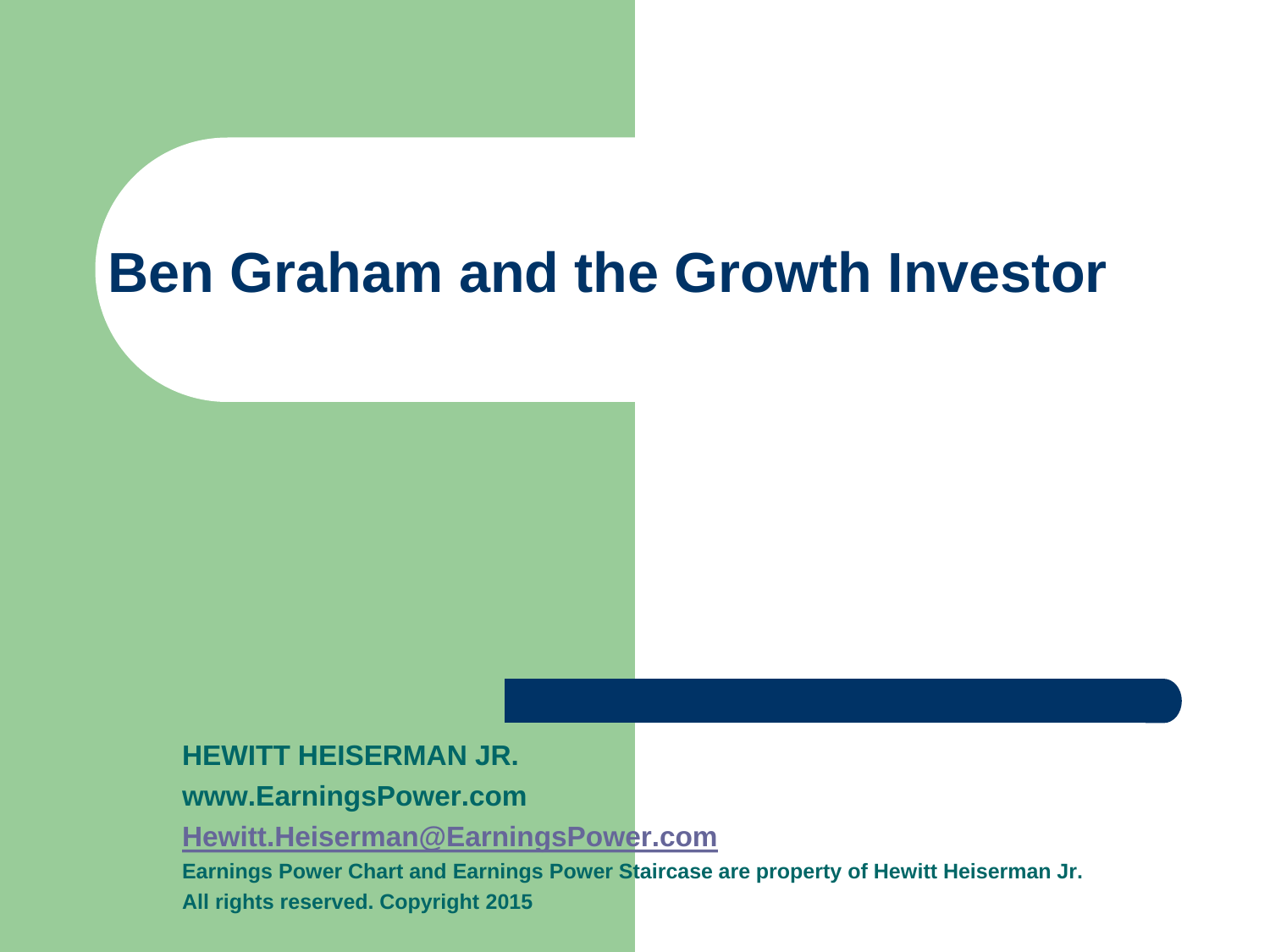#### **Microsoft in the 1990s: A Growth Investor's Dream**

Microsoft (MSFT)



**GAAP EPS** 

**Stock Price**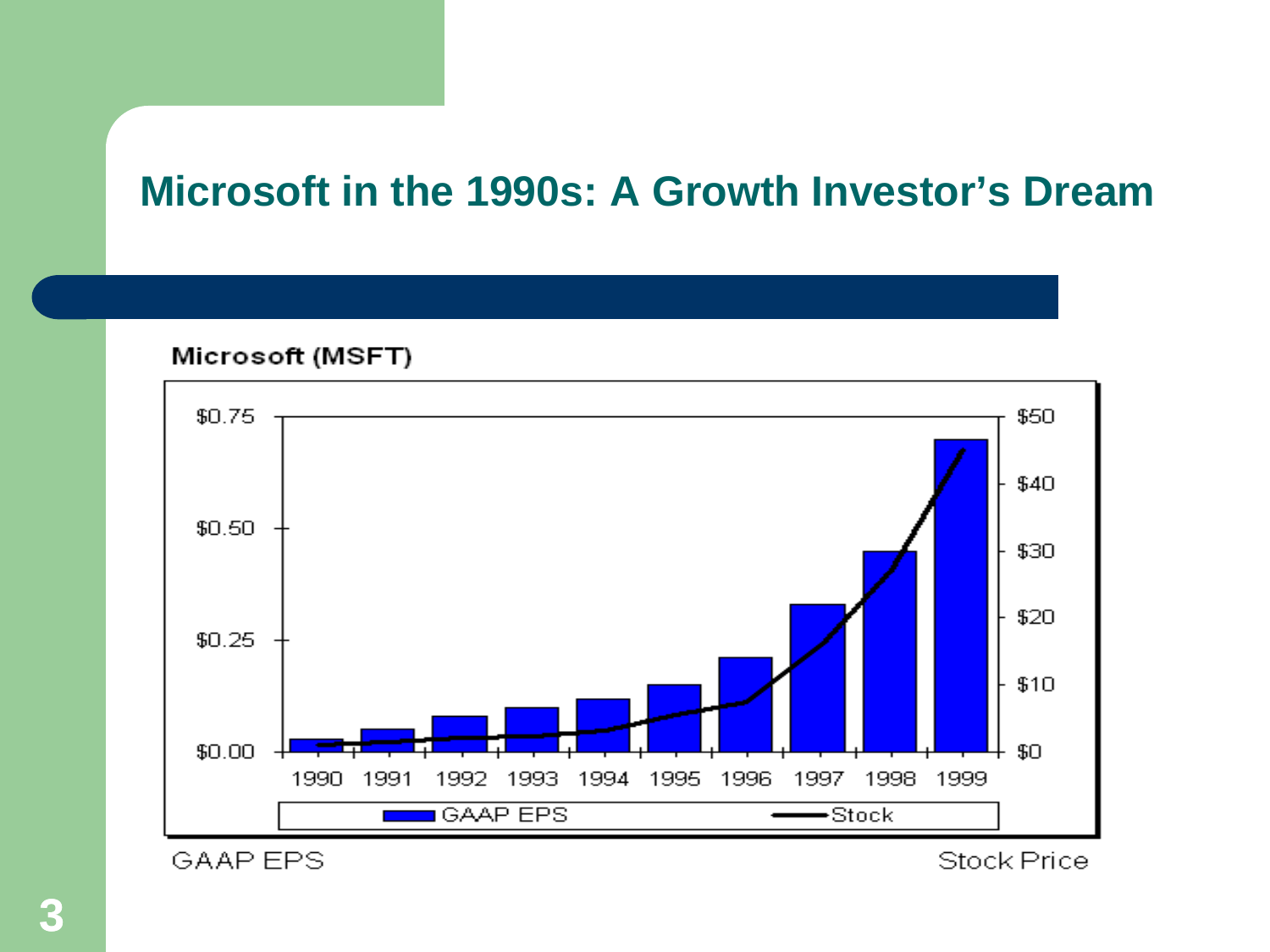#### **Benefits of Growth Investing**

- Asymmetric reward-risk. Worst-case, investment goes to zero. Best-case, unlimited upside. During 1990s, a hypothetical \$10K investment grew to almost \$1 million
- Defer capital gains taxes—your principal compounds faster
- Save money on commissions, bid-ask slippage costs
- Trade less, which improves investing results
- No "exquisite timing" required; you can build a position over many years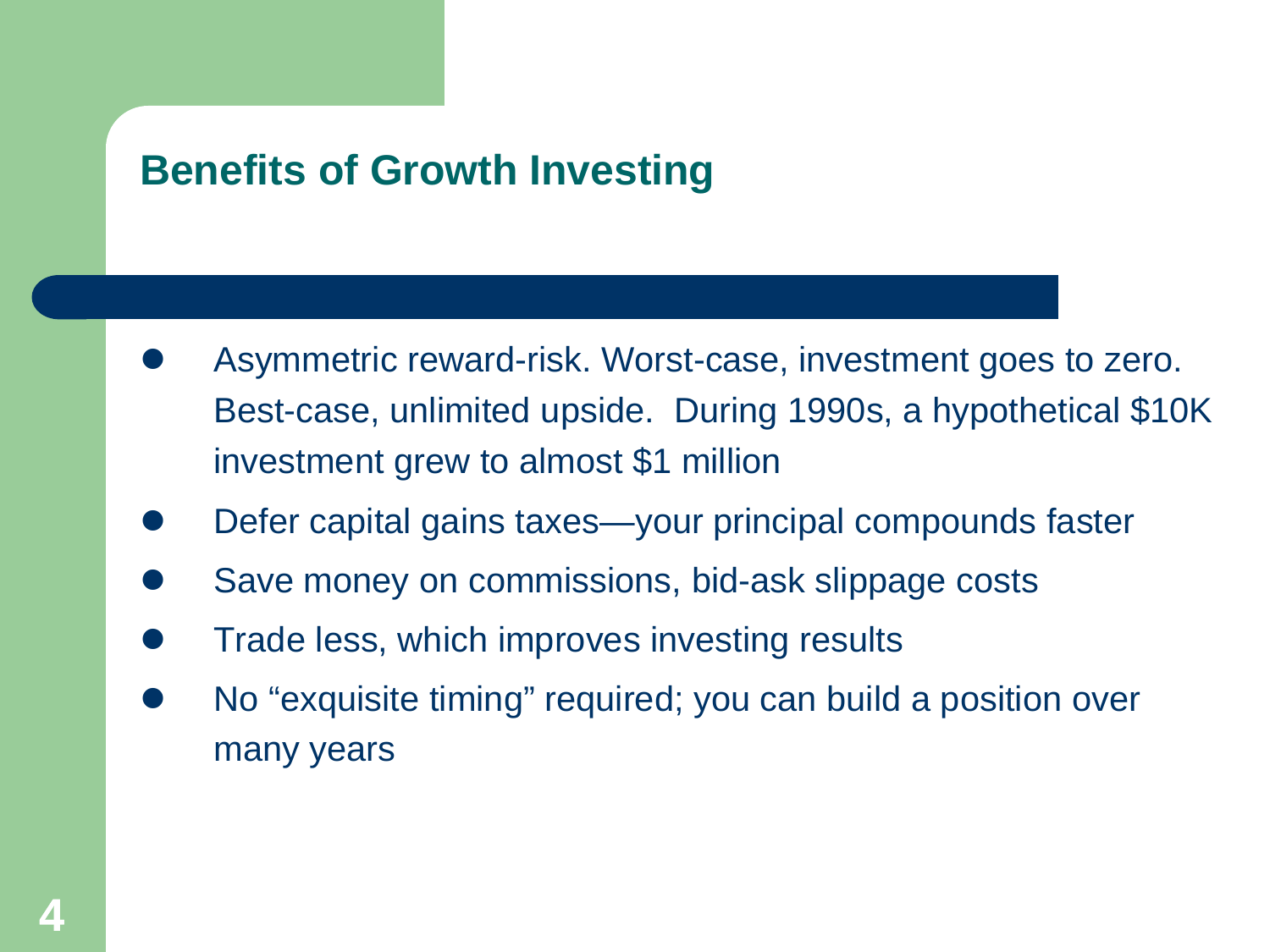#### **But: Growth Stocks = Low Subsequent Returns**

#### **10-Year Avg. Annual Real Returns for S&P 500, 1926-9/2007**



Source: Jeremy Grantham, GMO, Oct. 2007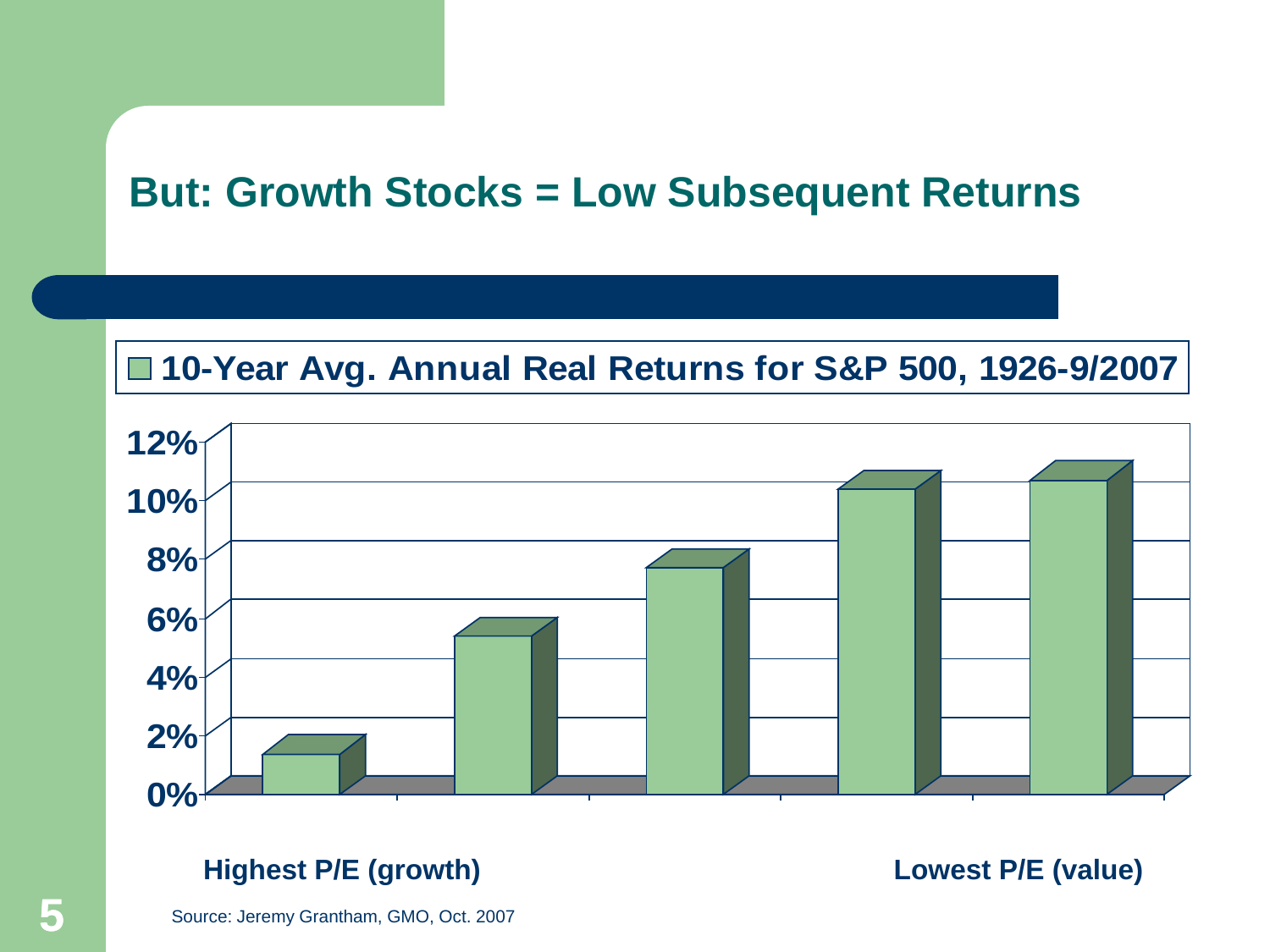#### **Also, Value Beats Growth (EBIT/TEV)**



Source: Wesley R. Gray, "Never Buy Expensive Stocks. Period.," http://www.alphaarchitect.com/blog/2014/07/01/never-buy-expensivestocks-period/#.VKBrHUAKA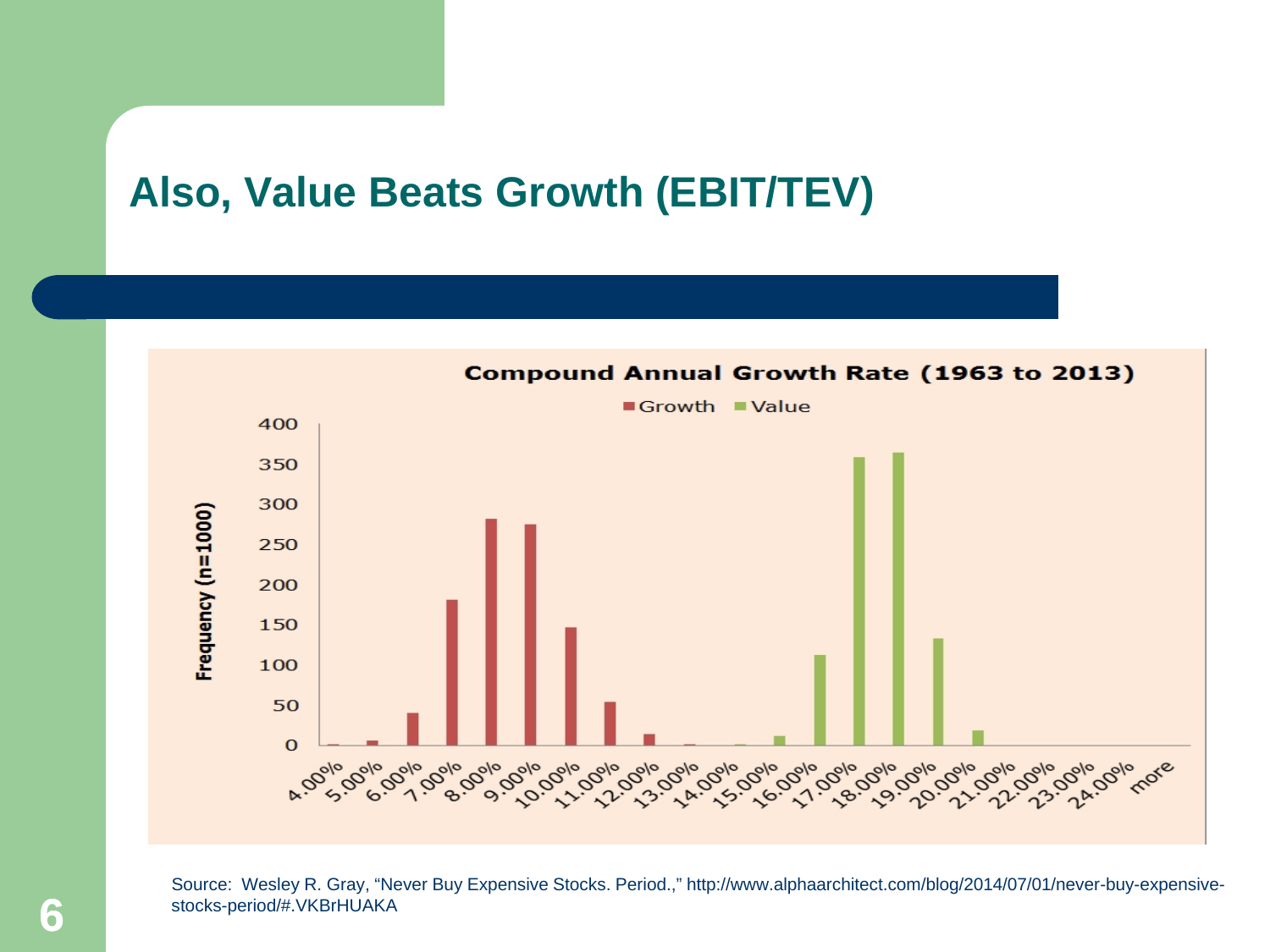#### **The Growth Trap – Three (3) Obstacles:**

| 1. Poor<br>earnings<br>quality       | GAAP income statement has four (4) structural<br>limitations. So, just because a company is profitable<br>in the accounting sense of the word does not mean<br>that it has authentic earnings power. |
|--------------------------------------|------------------------------------------------------------------------------------------------------------------------------------------------------------------------------------------------------|
| 2. Competitive<br>advantage<br>wanes | Successful companies attract imitators-good for<br>consumers, bad for owners.                                                                                                                        |
| 3. Premium to<br>intrinsic value     | We predict by extrapolation, so growth stocks often<br>get pushed beyond intrinsic value (fair worth).                                                                                               |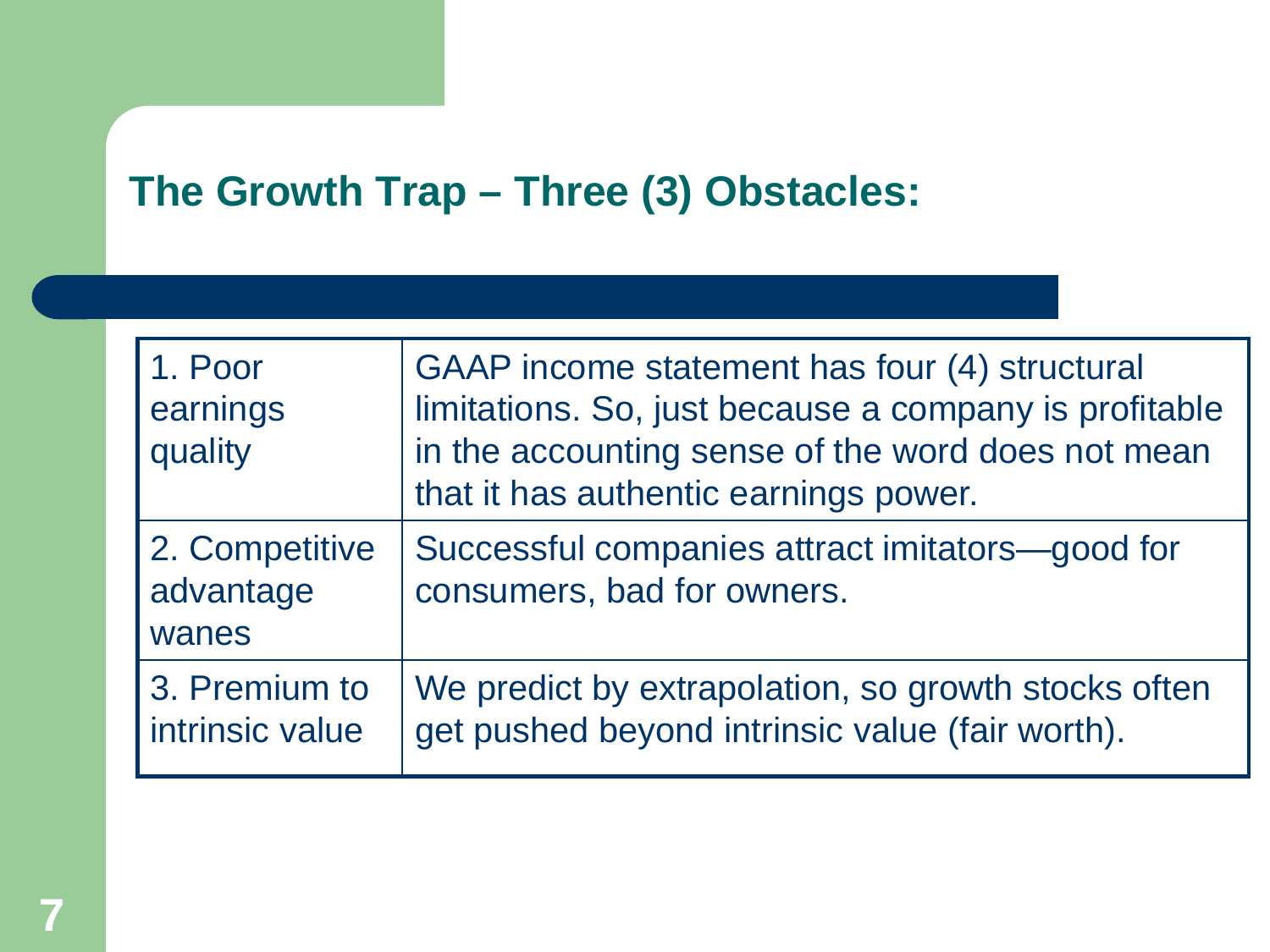#### **Obstacle #1: Poor Earnings Quality**

- To create comparability, all U.S. companies follow generally accepted accounting principals (GAAP)
- GAAP is Robert's Rules of Order for corporate America
- When you open an annual report, 10-K or 10-Q and look at financials statements, that's GAAP
- Many investors take GAAP net income at face value; they think net income and EPS is a "hard" number…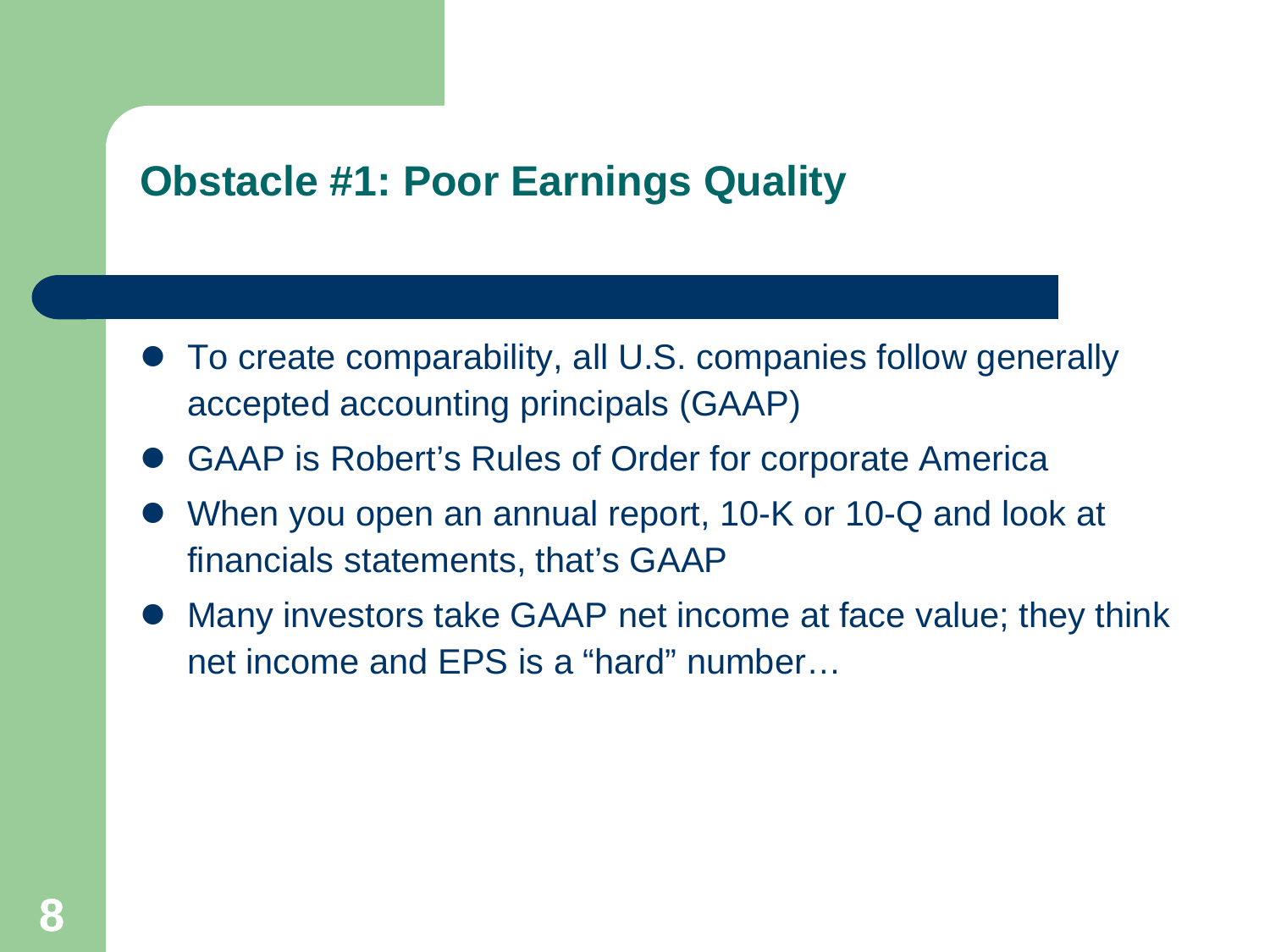## …like height Fenway's Green Monster (37')

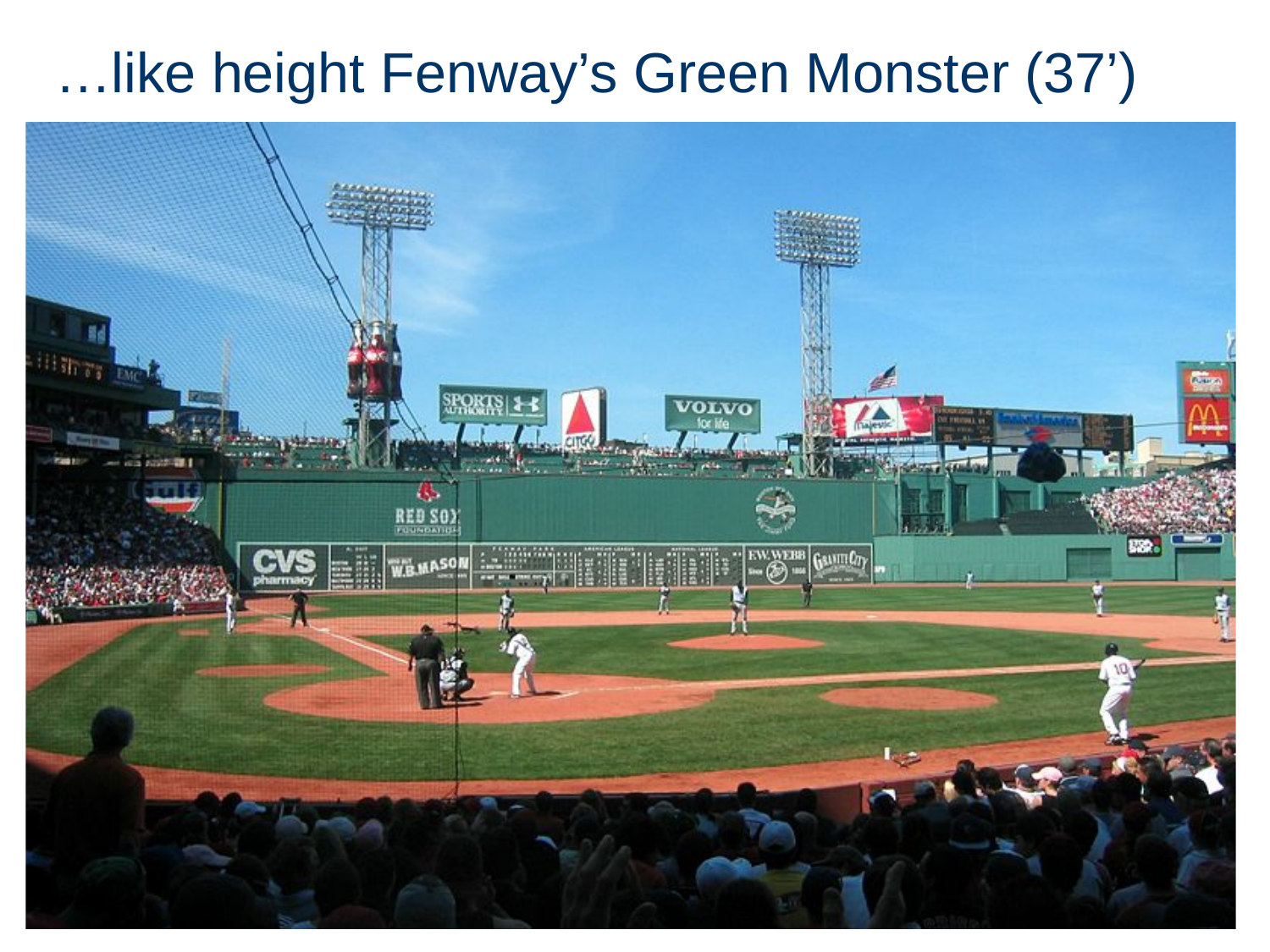### **Wrong! GAAP P&L's Four (4) Structural Limitations**

- 1. Omits investment in **fixed capital** , so when capex is greater than depreciation, the net cash drain is excluded
- 2. Omits investment in **working capital**, so when receivables and inventory grow faster than payables and accrued expenses, the net cash drain is excluded.
- **3. Intangible growth-producing initiatives** like R&D, promo/advertising, employee education, etc. are expenses (i.e., *not* investments) even though the benefits will last for several accounting periods.
- **4. Stockholders' equity** is free even though owners have an opportunity cost.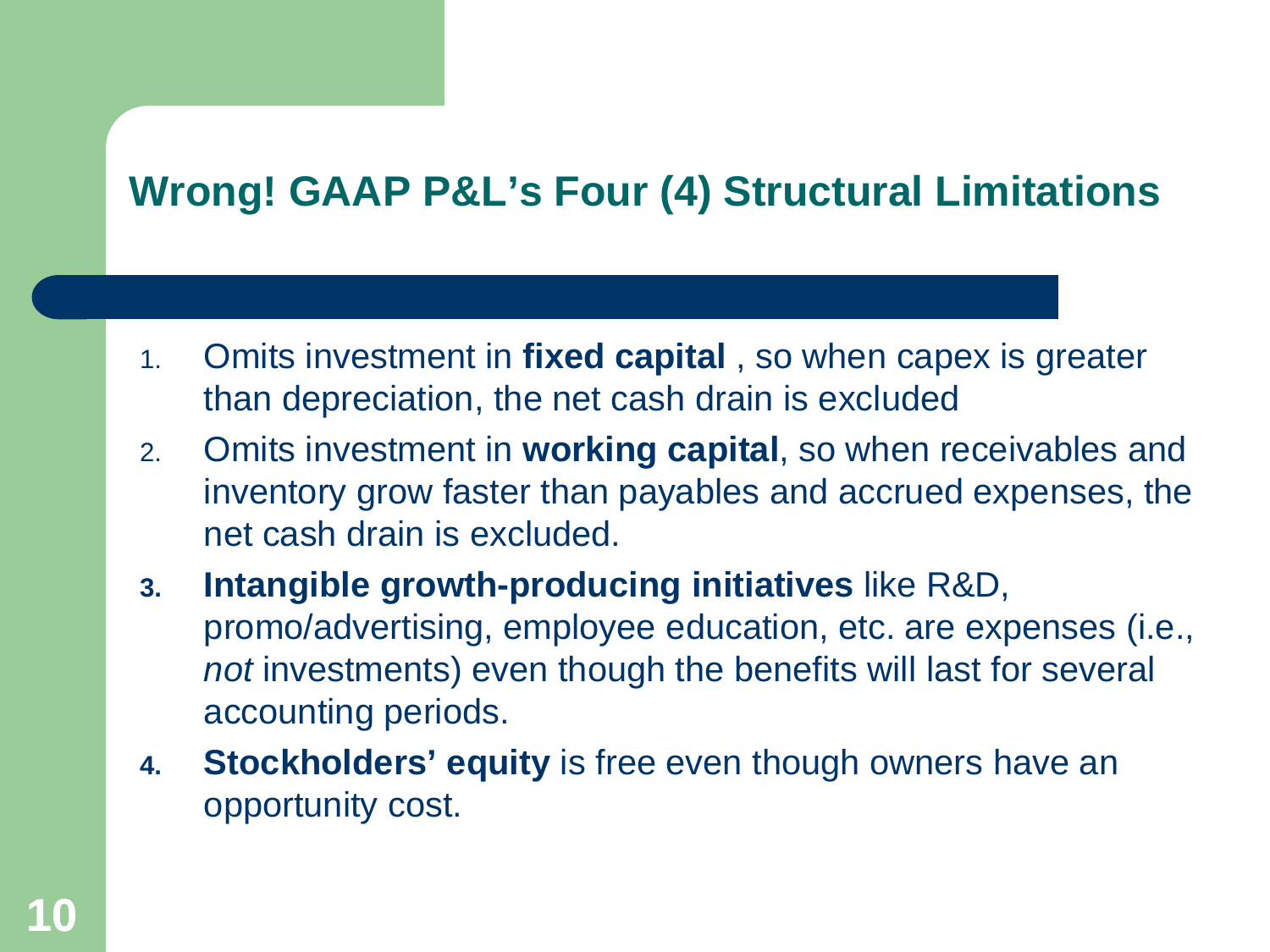### **How Fix? In the 1990s Two Alternate P&L's Emerged**

|              | <b>Free Cash Flow</b>                                                                                      | <b>Economic Value Added</b>                                                                                   |
|--------------|------------------------------------------------------------------------------------------------------------|---------------------------------------------------------------------------------------------------------------|
| Adjustments: | #1. Expenses investment in<br>fixed capital; #2. Expenses<br>investment in working capital;                | #3. Capitalize intangibles and then<br>depreciate over useful life; #4.<br>Stockholders' equity is an expense |
| Profit type: | Free cash flow                                                                                             | <b>Economic Value Added</b>                                                                                   |
| Goal:        | Self-fund? A company does so<br>when it produces more cash<br>from ongoing operations than it<br>consumes. | Create value? A company does so<br>when it produces a return on capital<br>that is greater than its cost.     |
| Personality: | <b>Commercial banker</b>                                                                                   | Venture capitalist                                                                                            |
| Limitations: | Intangibles are expensed;<br>stockholders' equity is free                                                  | Investment in fixed, working capital<br>are expensed                                                          |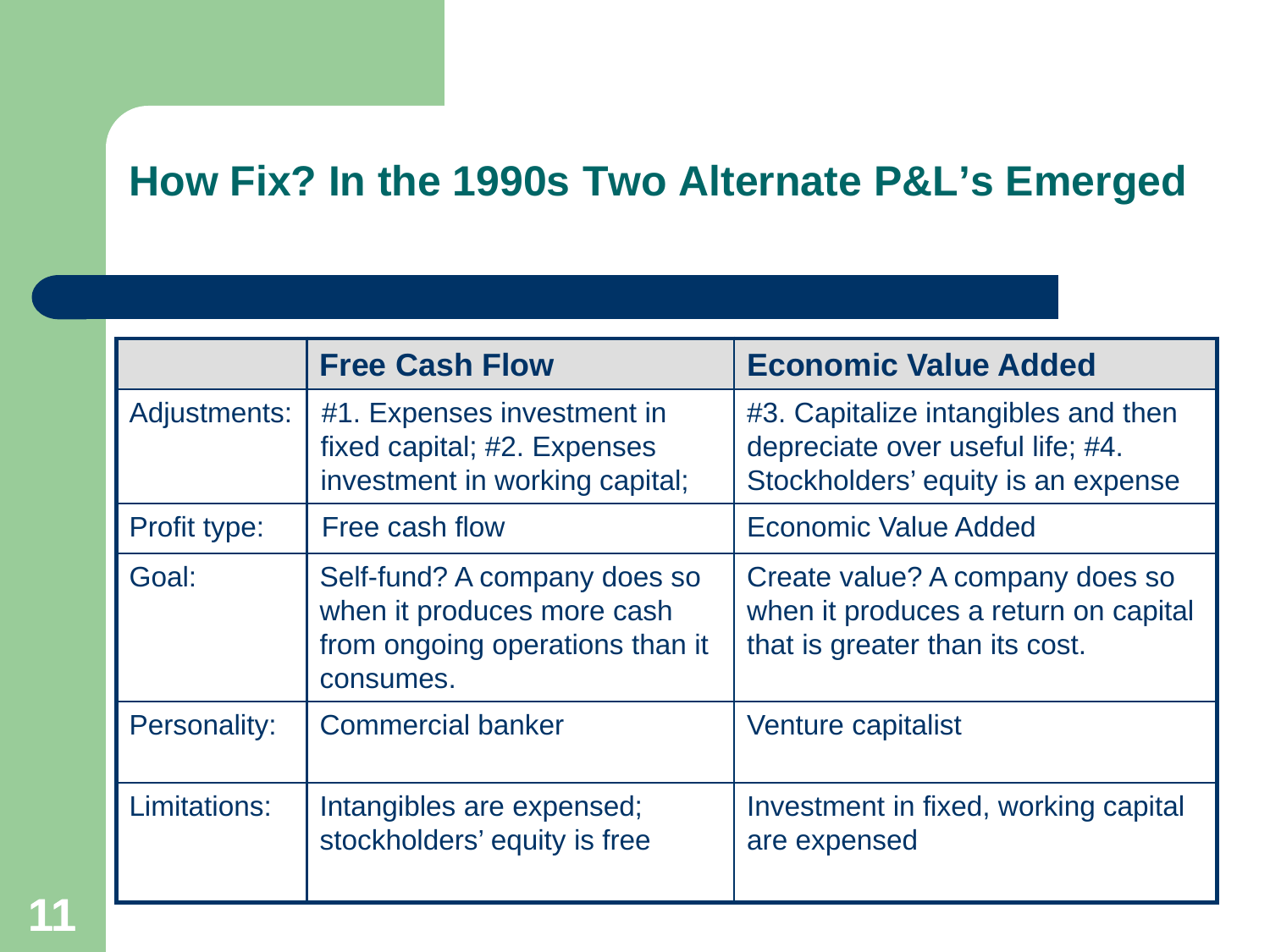

- When use free cash flow income statement?
- When use Economic Value Added?
- Well, reading Ben Graham gives me an idea...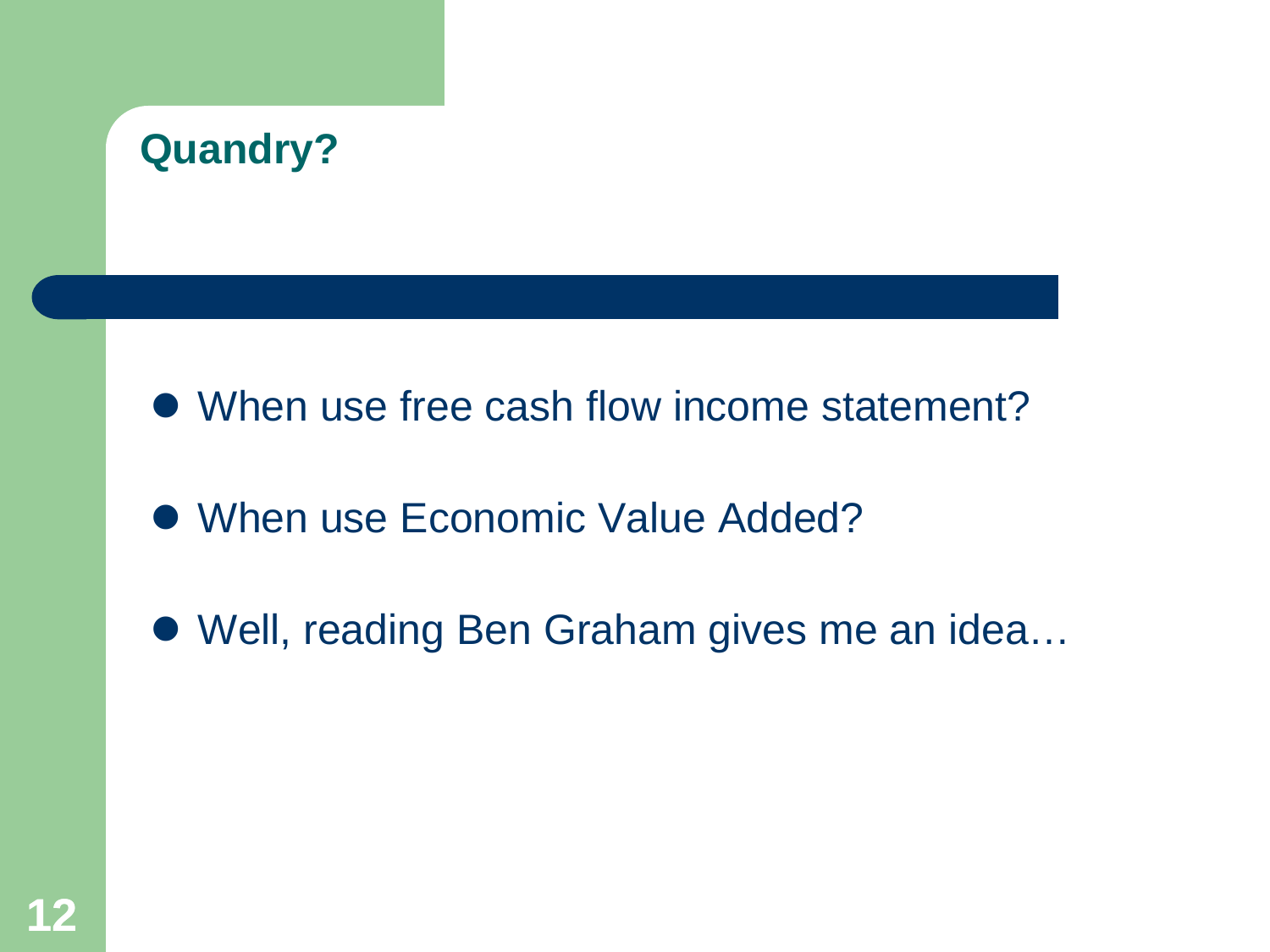

# Not this Ben Graham!

\*Jets punter 2005-2008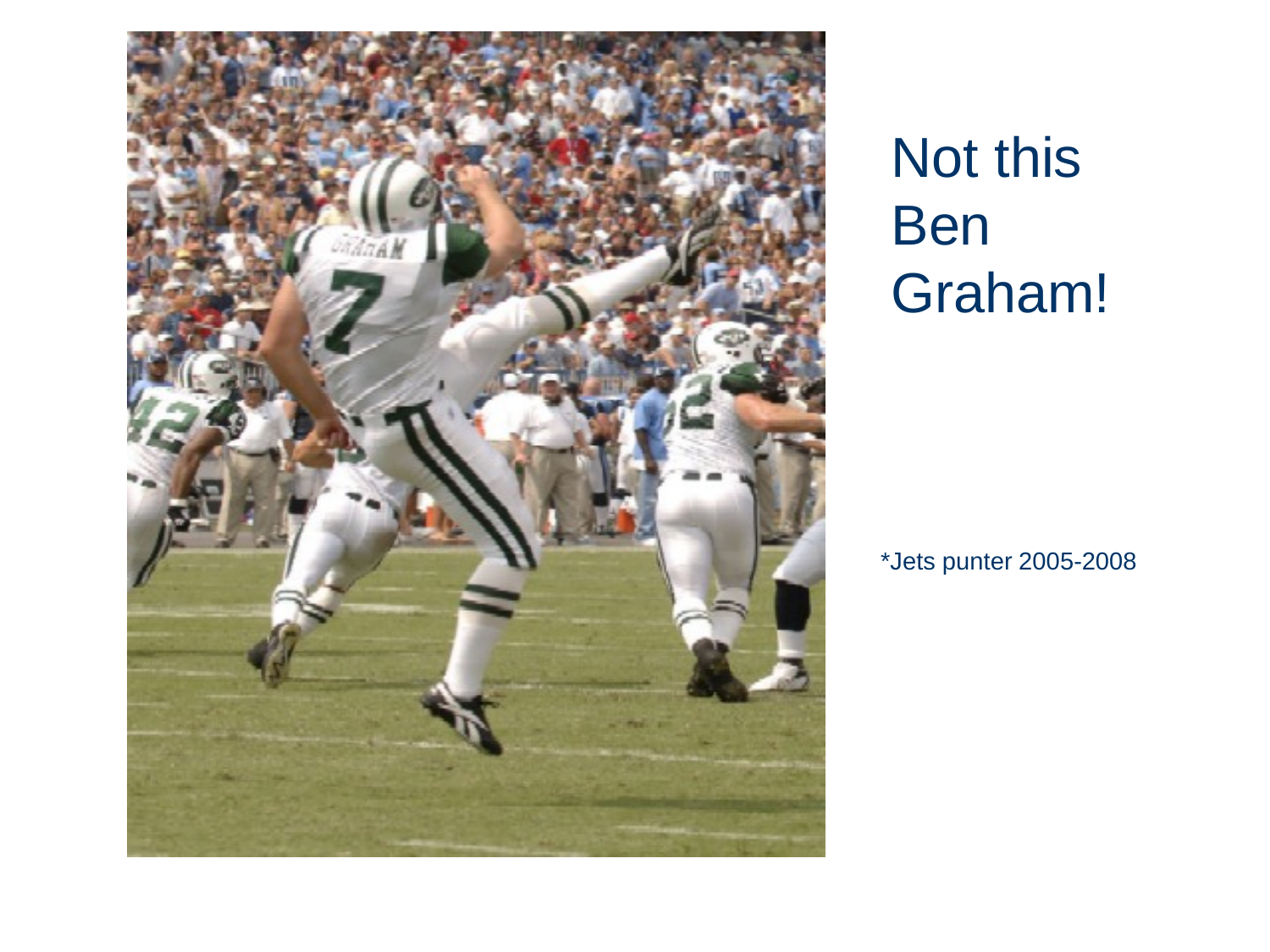

## This fellow! (1894-1976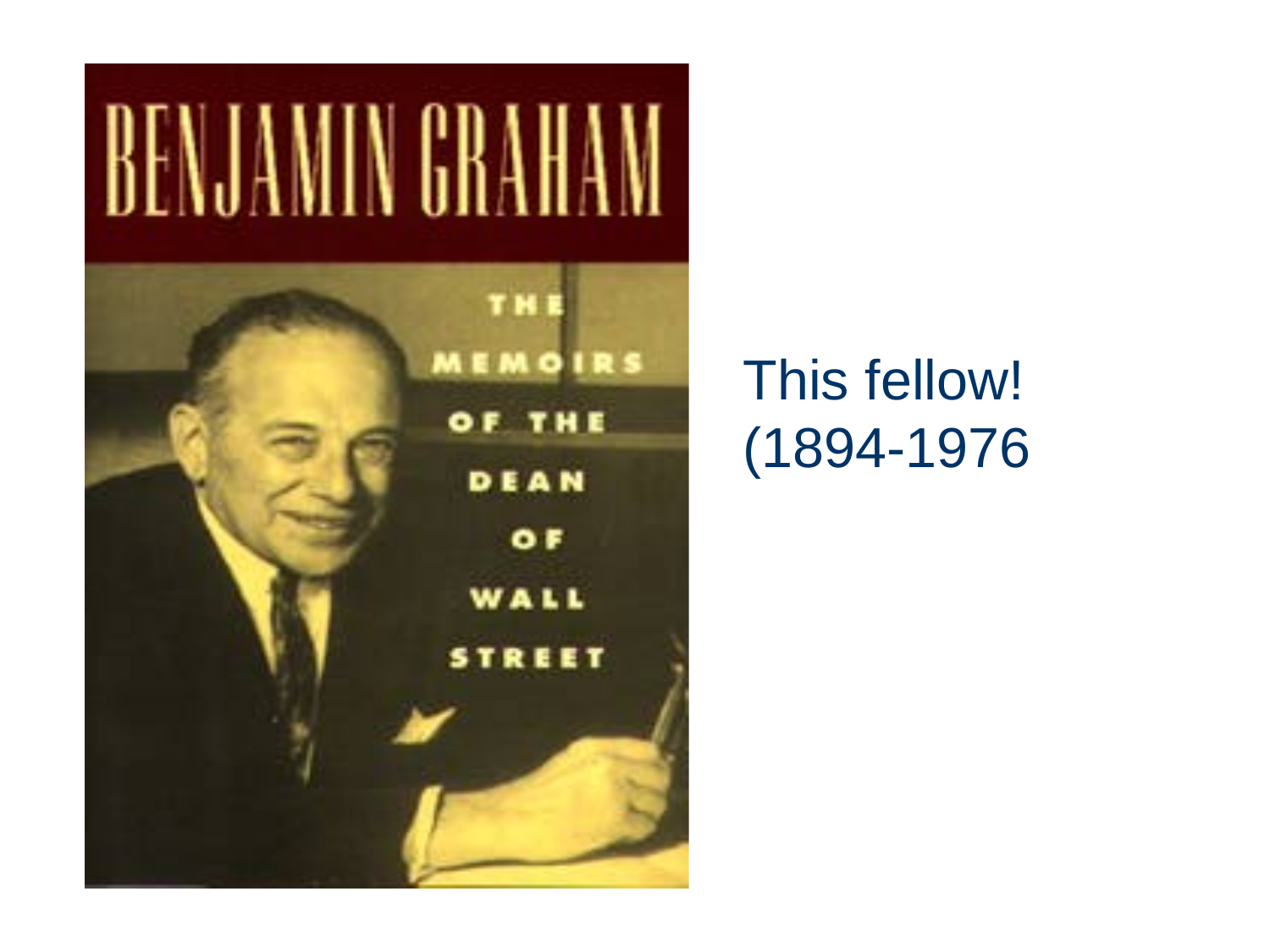#### *The Intelligent Investor***: Graham's Two Types**

- "The **defensive** (or passive) investor will place his chief emphasis on the avoidance of serious mistakes or losses…"
- Profession: Commercial banker
- "The determining trait of the **enterprising**...investor is his willingness to devote time and care to the selection of securities …more attractive than average"
- Profession: Venture capitalist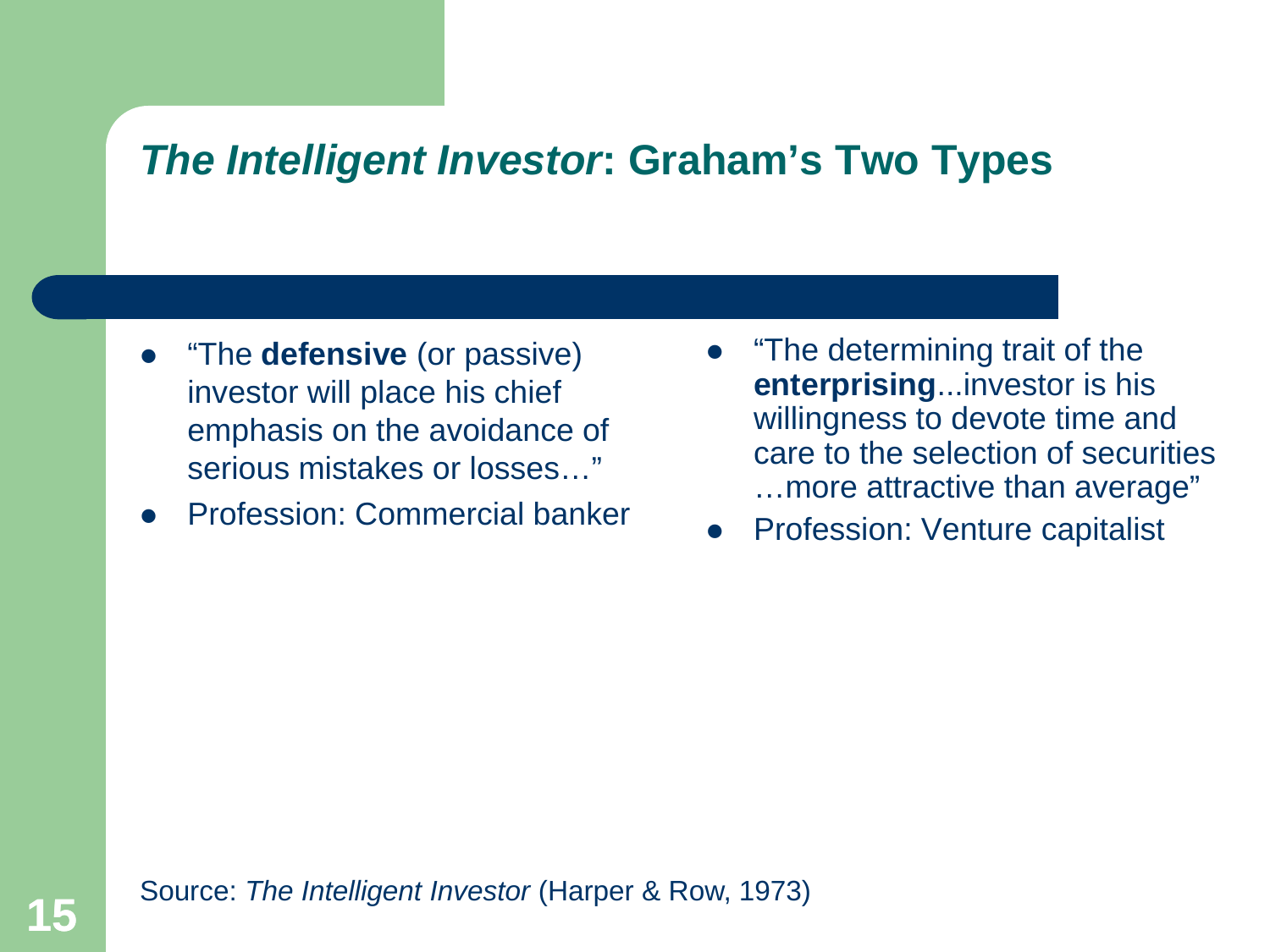#### **Hypothesis: GAAP P&L too enterprising for Graham's Defensive Investor, too defensive for Enterprising Investor**

| Type:           | Defensive:                                               | <b>Enterprising:</b>                                                |
|-----------------|----------------------------------------------------------|---------------------------------------------------------------------|
| Profession:     | Commercial<br>banker                                     | Venture capitalist                                                  |
| <b>P&amp;L:</b> | Free cash flow                                           | <b>Economic Value Added</b>                                         |
| Adjustments:    | <b>Expenses investment in</b><br>fixed, working capital. | Capitalizes intangibles and<br>expenses non-cash cost of<br>equity; |
| Output:         | Reveals whether firm can<br>self-fund                    | Shows whether firm creates<br>value (i.e., $WACC > COC$ )           |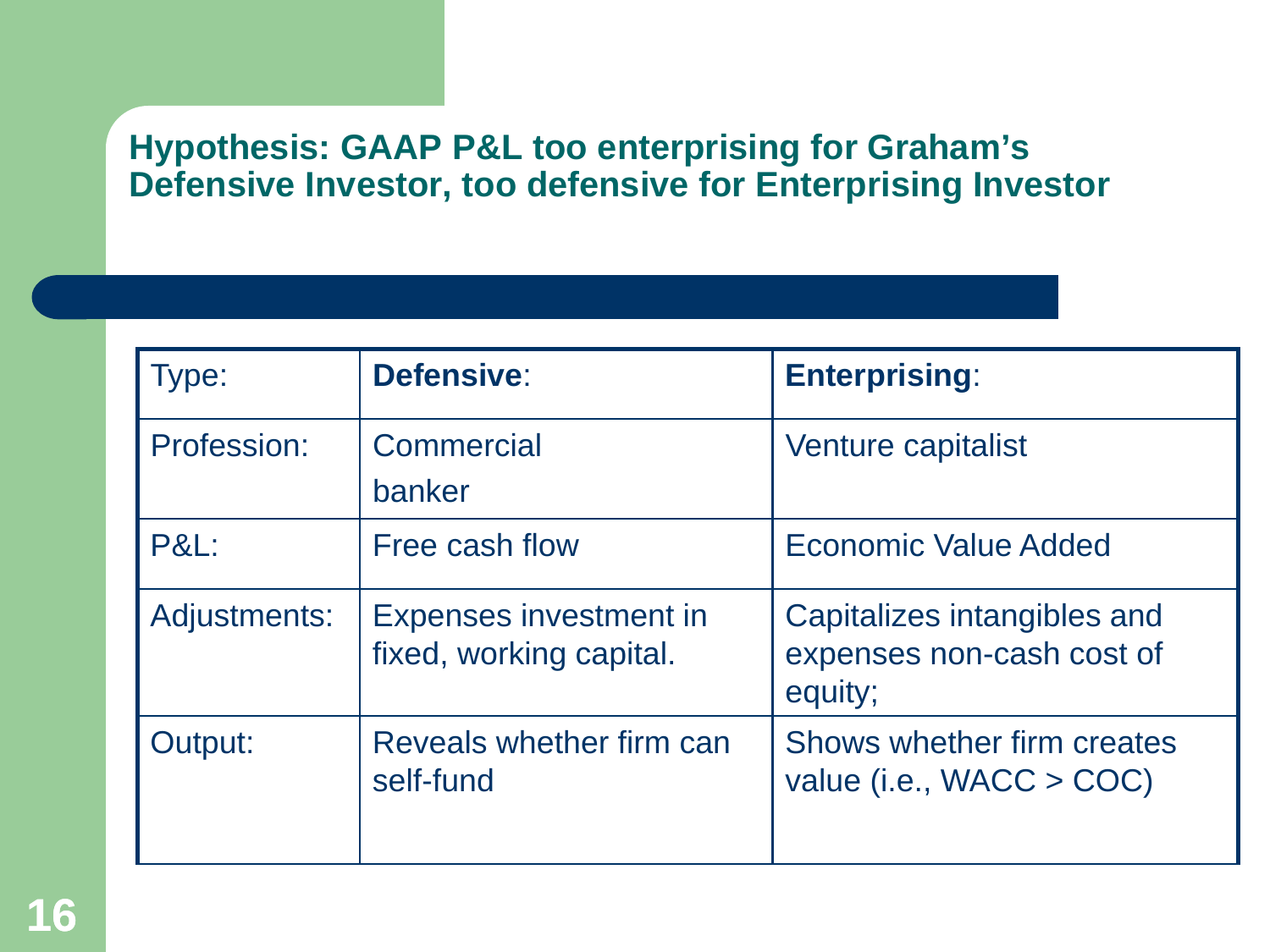#### **Case Study: Enron Corp.**

- Per-share GAAP earnings up 9 of 10 years ending 2000
- During the '90s, total return 1,415% vs. 383% for S&P 500
- One of Fortune's "10 Stocks to Last the Decade" (August 2000)
- Board of directors rated among U.S.'s five best
- Andrew Fastow gets "best" award from CFO Magazine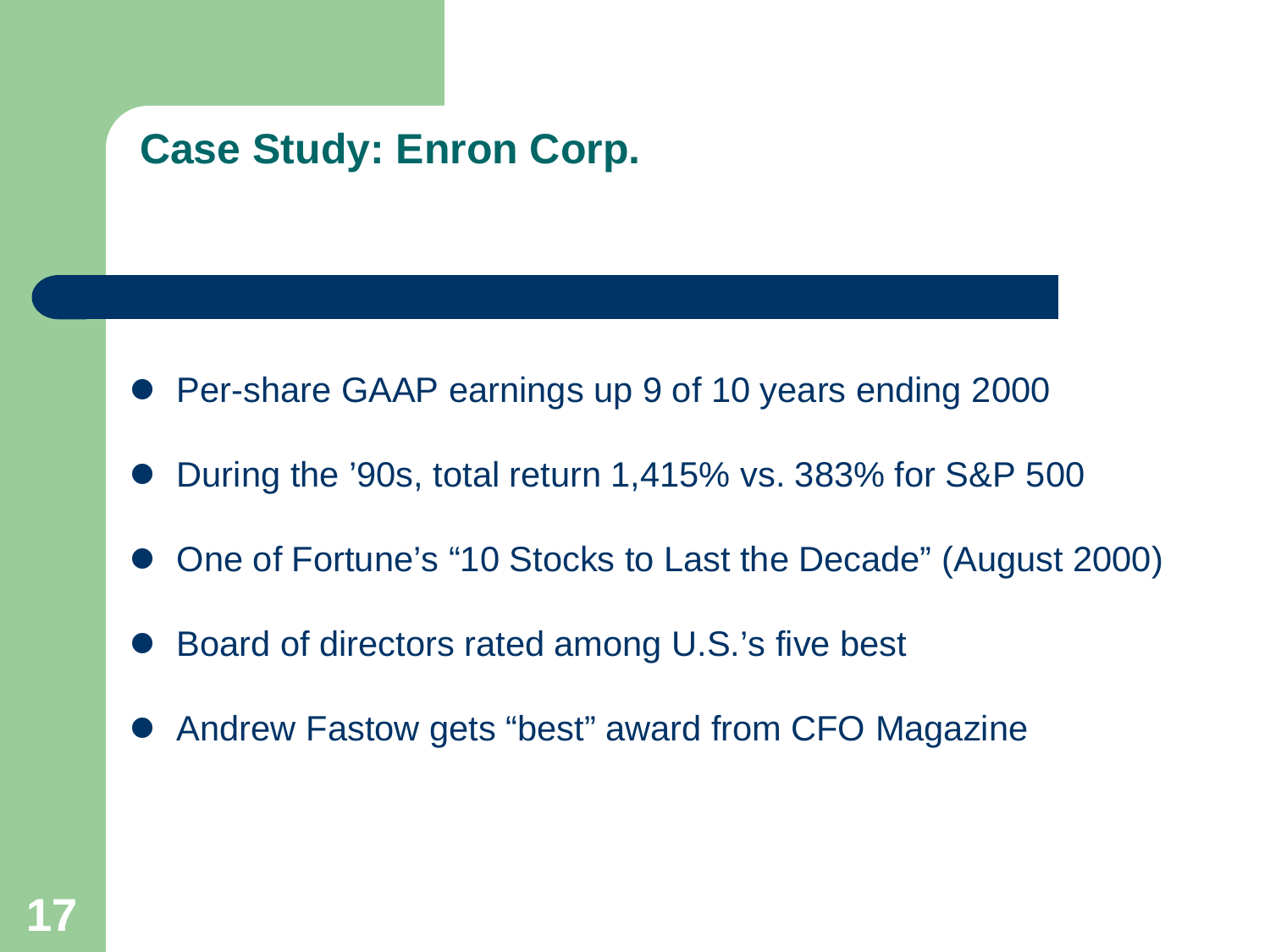#### **Step 1 of 3: Three Income Statements**

| Income statement                  | <b>Defensive (free</b><br>cash flow) | <b>GAAP</b> | <b>Enterprising</b><br>(Economic<br><b>Value Added)</b> |
|-----------------------------------|--------------------------------------|-------------|---------------------------------------------------------|
| Revenue                           | \$100,789                            | \$100,789   | \$100,789                                               |
| - COGS, SG&A, other               | 98,836                               | 98,836      | 98,836                                                  |
| - Investment fixed capital (#1)   | 3,555                                | n/a         | n/a                                                     |
| - Investment working capital (#2) | 1,071                                | n/a         | n/a                                                     |
| - Intangibles (#3)                | $\cup$                               | 0           | 72                                                      |
| - Interest expense (#4)           | 838                                  | 838         | 2,609                                                   |
| - Other                           | (1,093)                              | (215)       | (55)                                                    |
| - Taxes                           | 684                                  | 434         | 765                                                     |
| <b>Total expenses</b>             | \$103,893                            | \$99,893    | \$102,228                                               |
| Profit (loss)                     | \$(3,102)                            | \$896       | \$(1,439)                                               |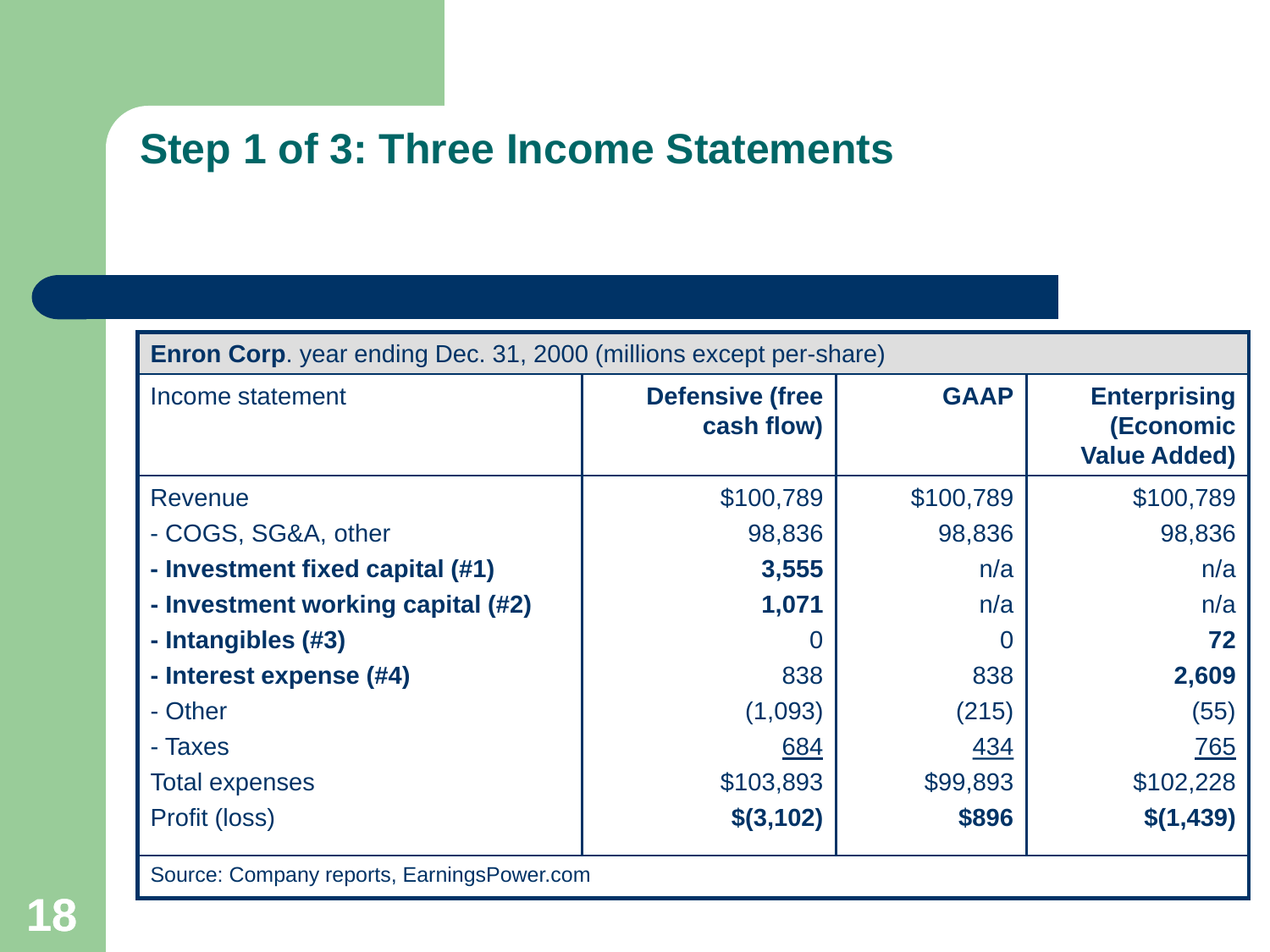#### **Step 2 of 3: Quality of Profits**

ENRON (ENE) Profit Per Share \$ (3 types) **/Quality of Profits Year Ending** 

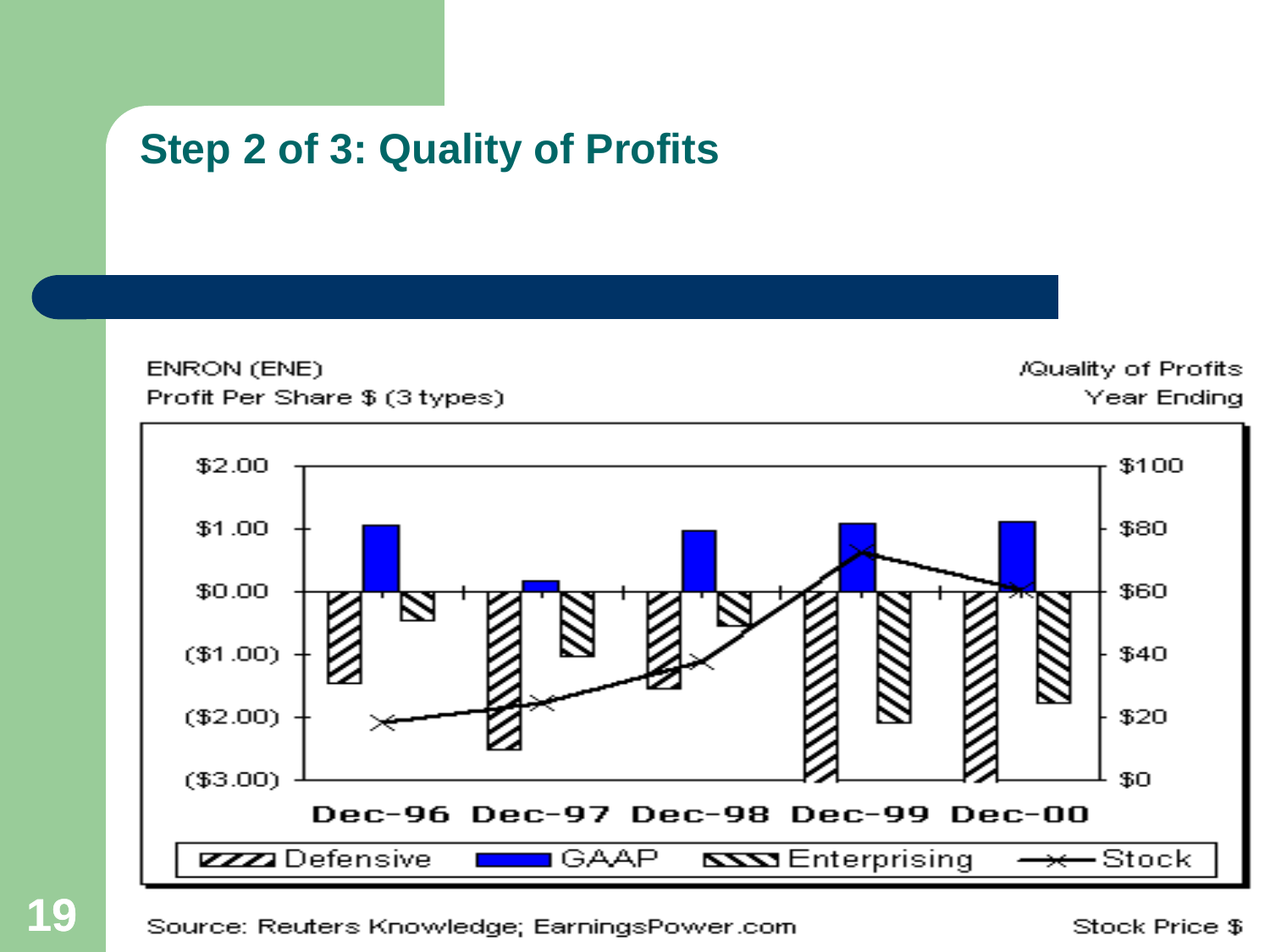#### **Step 3 of 3: Earnings Power Chart**





**20**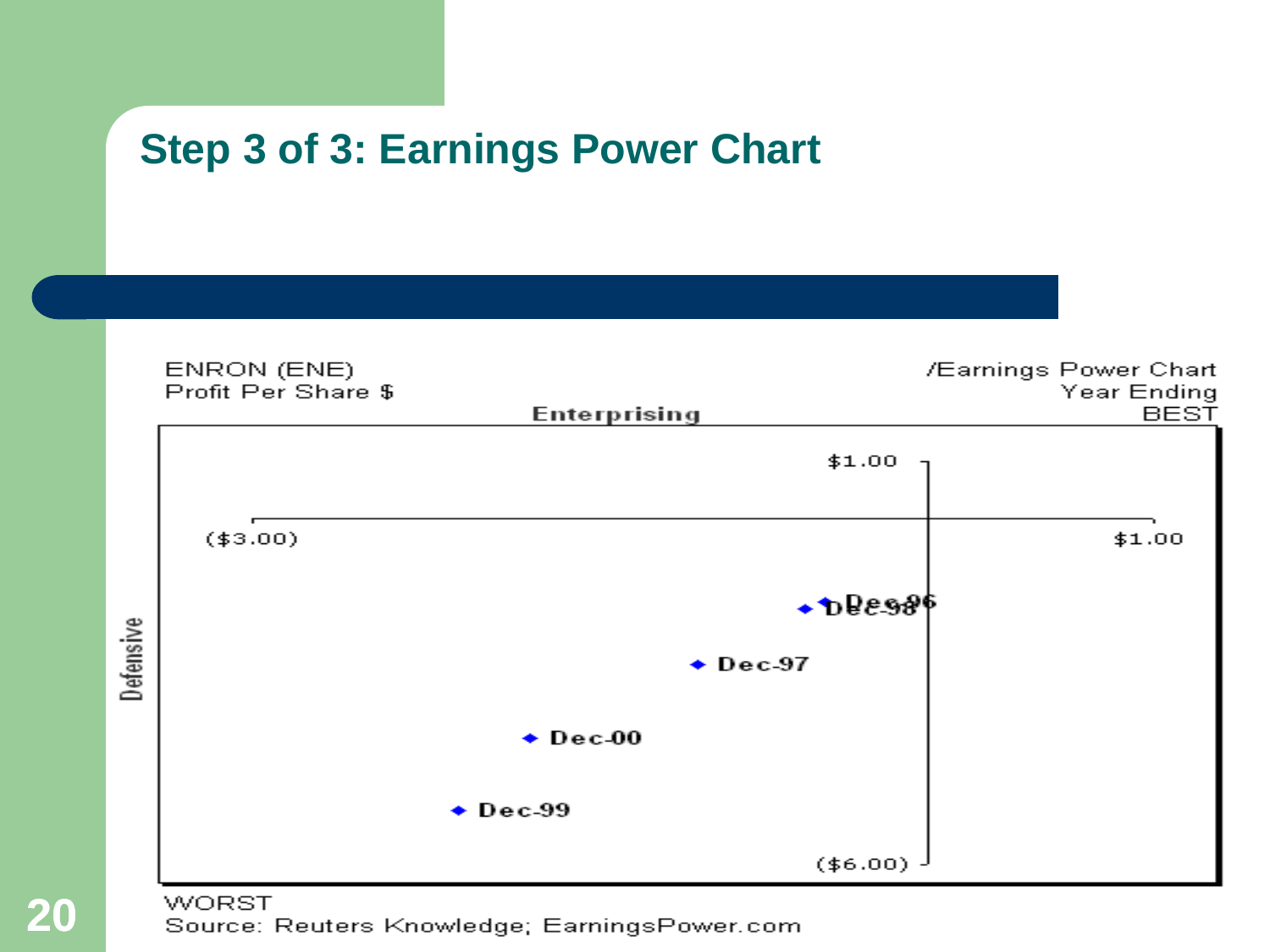#### **Coal Mine Canary**

| <b>Defensive:</b>                 | <b>Enterprising:</b>        | <b>Both:</b>                    |
|-----------------------------------|-----------------------------|---------------------------------|
| Autozone ('92-'99)                | Bethlehem Steel ('96-'00)   | Allou Health & Beauty ('98-'02) |
| Centennial Technologies ('93-'97) | Boston Market ('93-'97)     | Bombay Company ('91-'94)        |
| <b>CML Group ('92-'97)</b>        | CKE Restaurants ('95-'97)   | <b>Enron</b> ('96-'00)          |
| EDS ('00-'02)                     | Crown Cork & Seal ('95-'00) | Polaroid ('95-'00)              |
| Fine Host ('95-'96)               | HealthSouth ('96-'01)       | Sunbeam ('93-'98)               |
| Gap, The ('96-'02)                | Ikon Office ('93-'98)       | Warnaco ('94-'99)               |
| Gateway ('97-'01)                 | Rite-Aid ('95-'00)          | Xerox ('96-'00)                 |
| Krispy Kreme Donuts ('02-'04)     | Sherwin-Williams ('91-'00)  |                                 |
| Lucent Technologies ('97-'00)     | WorldCom ('97-'01)          |                                 |
| Measurement Specialties ('98-'01) |                             |                                 |
| Tyco (3/00-12/01)                 |                             |                                 |
| United Airlines ('94-'01)         |                             |                                 |
| Source: EarningsPower.com         |                             |                                 |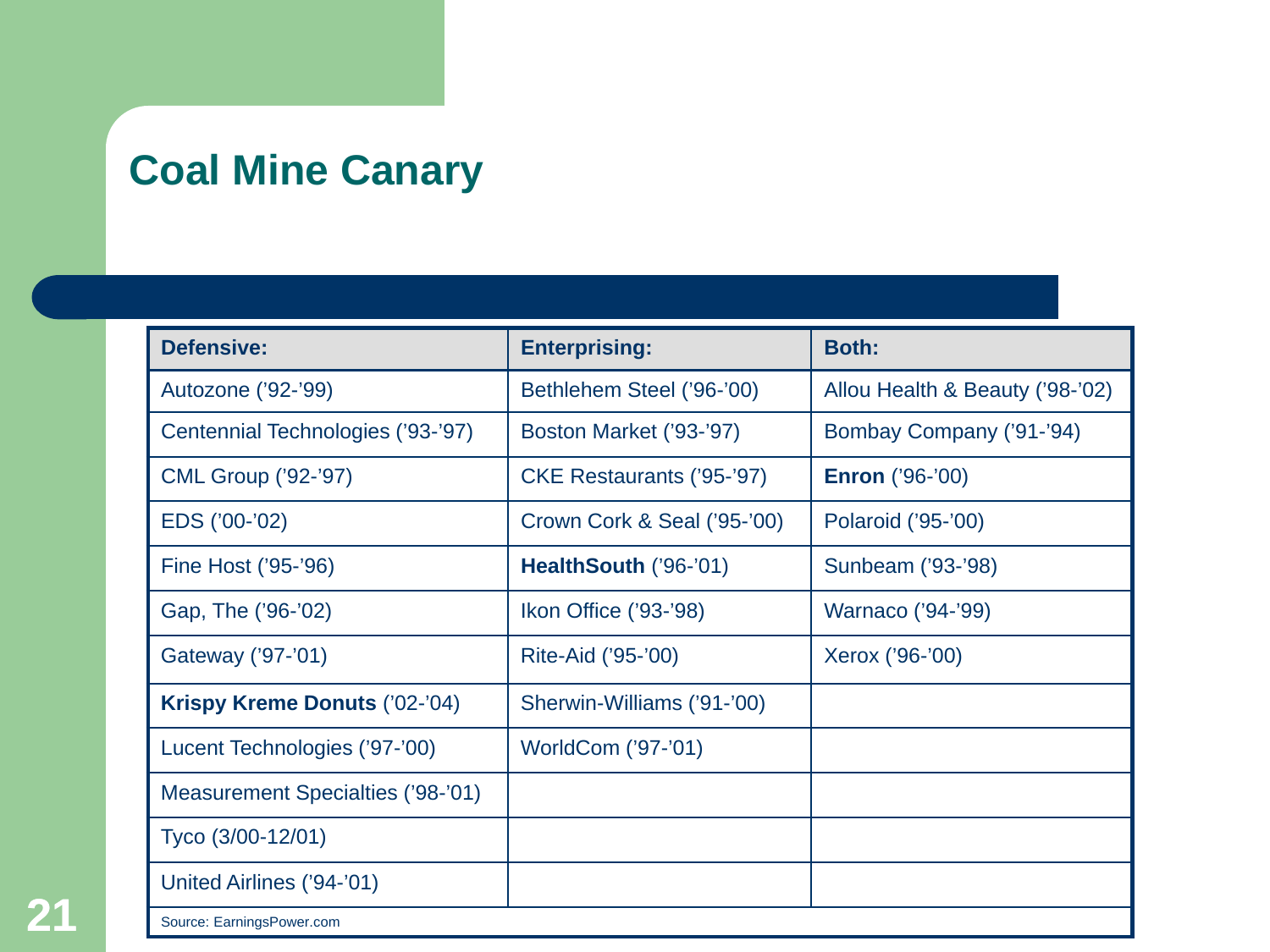# **Hallmark of Profitable Growth: The Earnings Power Staircase**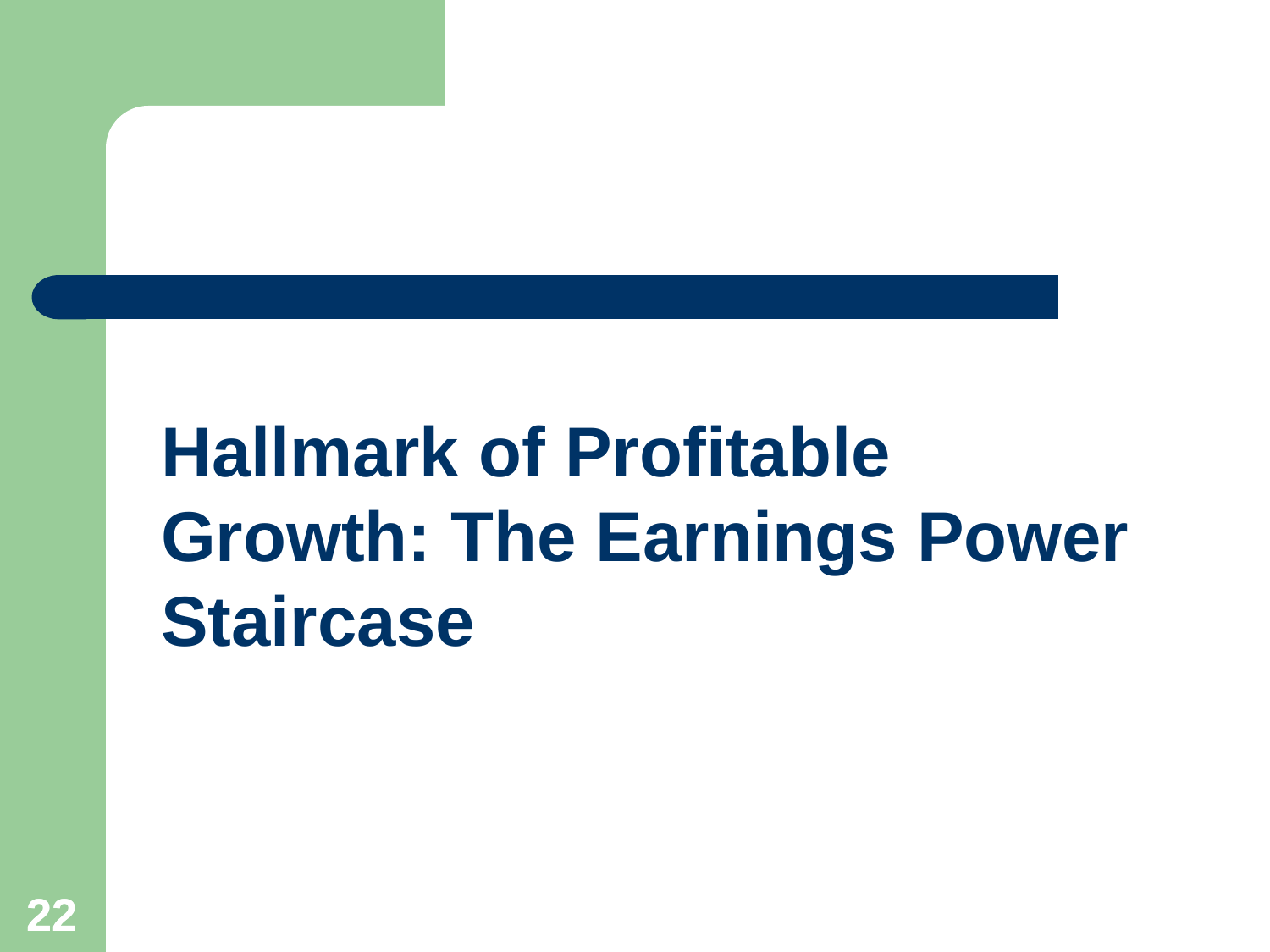#### **Upper-Right Box: Microsoft ca. 1990's - Authentic Earnings Power** *and* **Earnings Power Staircase**



**WORST** Source: Reuters Knowledge; EarningsPower.com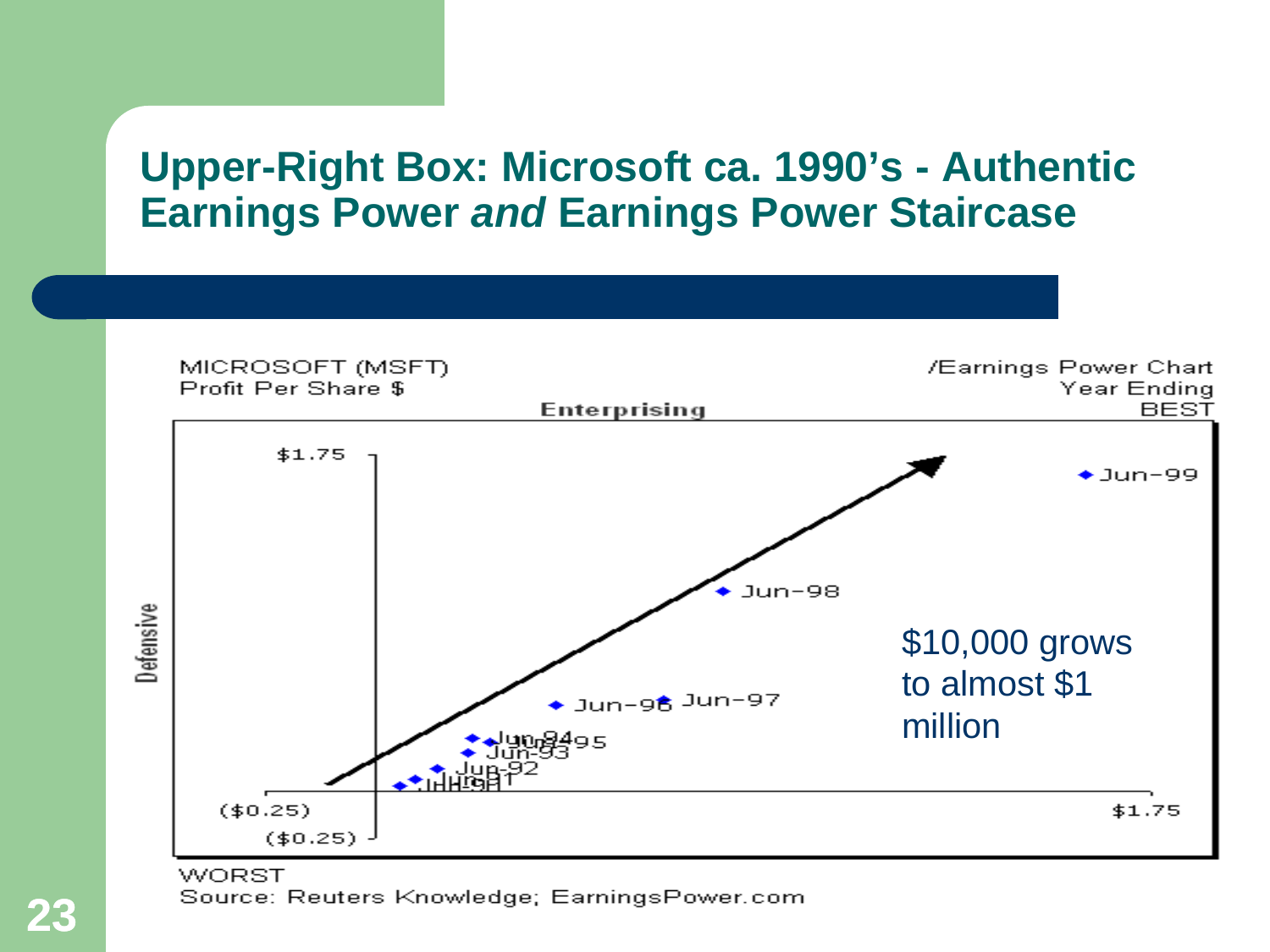#### **Apollo Group: \$10,000 grows to \$78,000**



#### **WORST**

Source: Reuters Knowledge; EarningsPower.com

**24**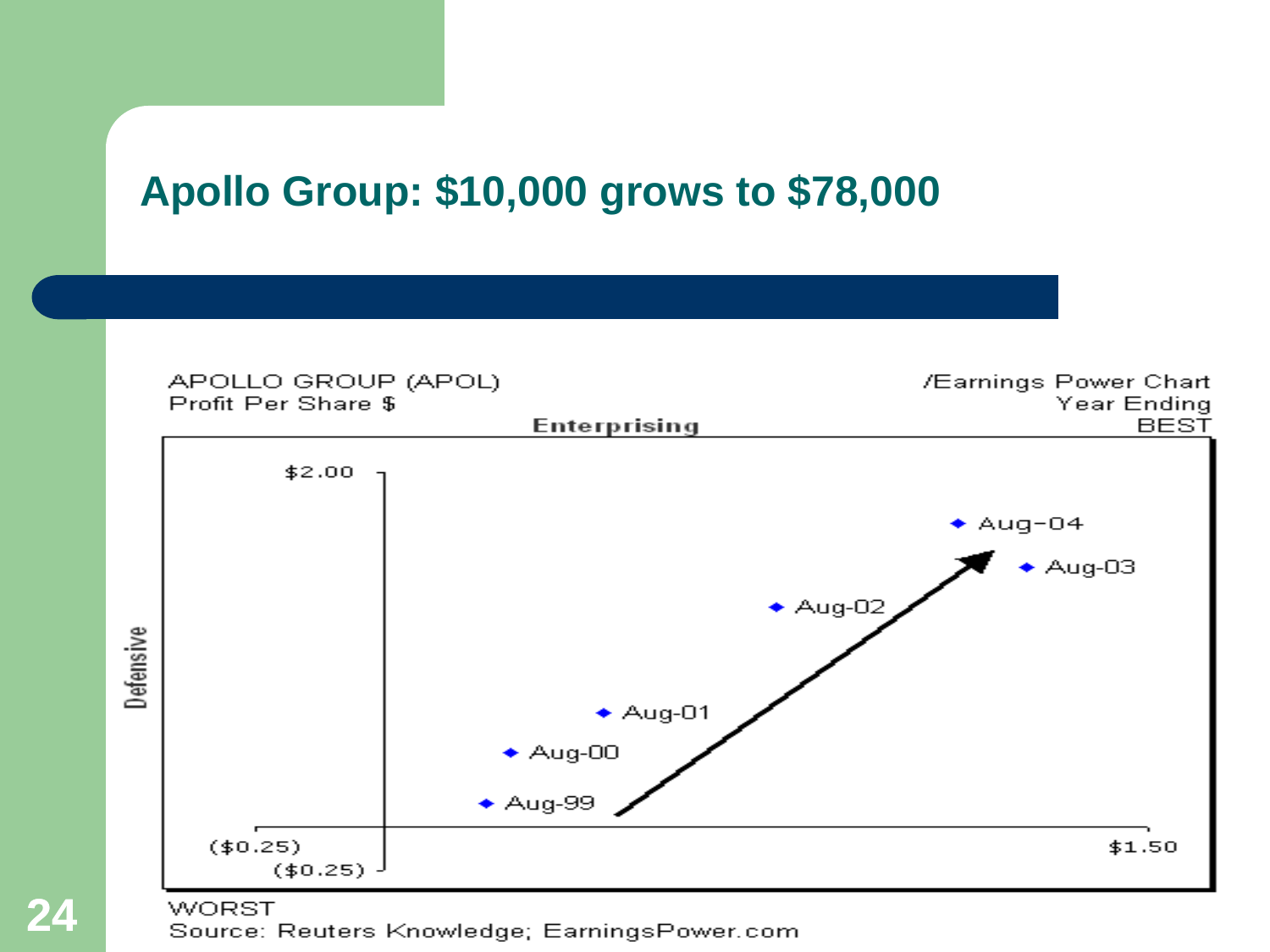#### **Cisco Systems: \$10,000 grows to \$631,000**



**WORST** 

Source: Reuters Knowledge; EarningsPower.com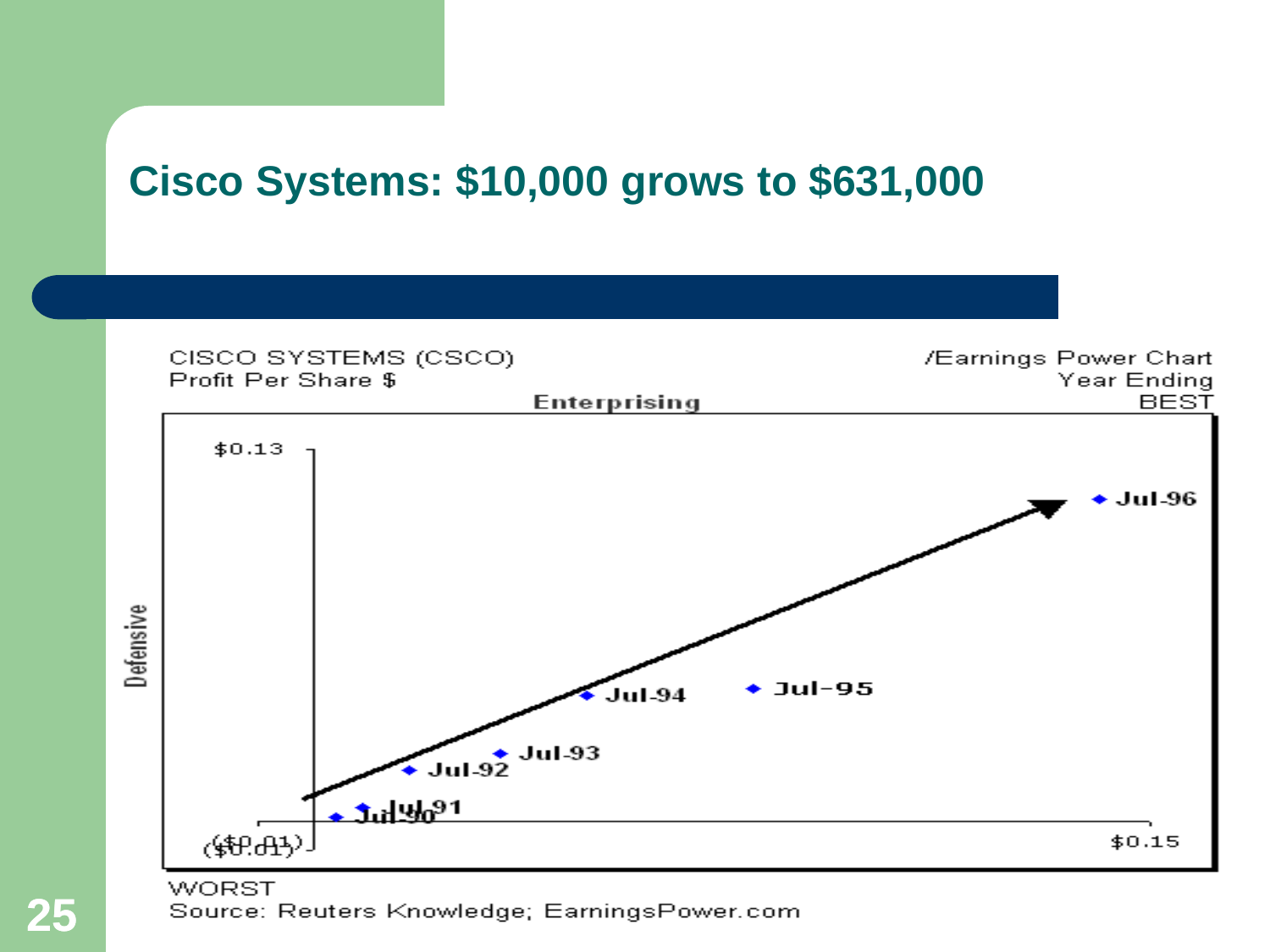#### **Chico's FAS: \$10,000 grows to \$73,000**



Source: Reuters Knowledge; EarningsPower.com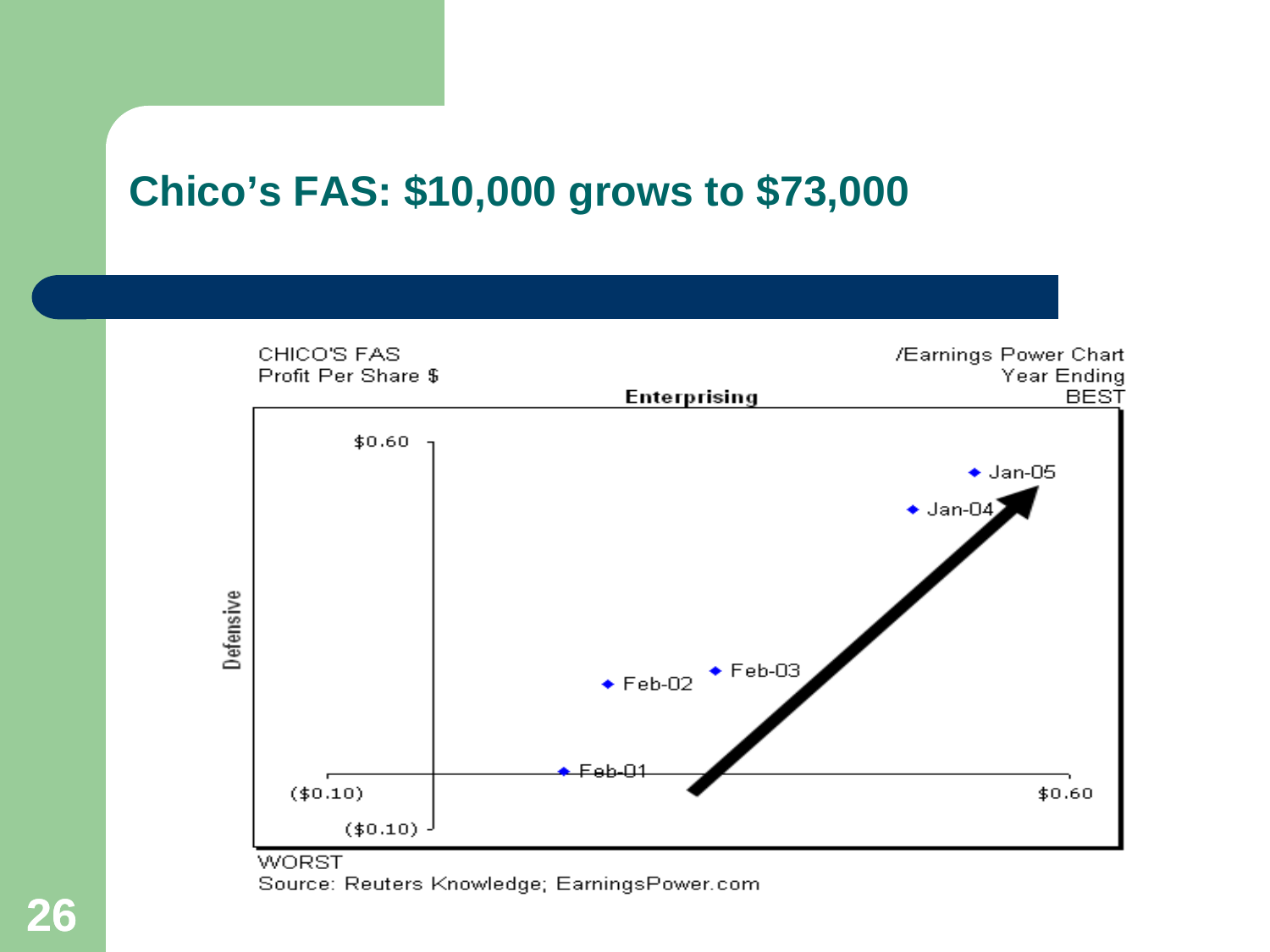#### **Dell Computer: \$10,000 grows to \$1.3 million**



**WORST** Source: Reuters Knowledge; EarningsPower.com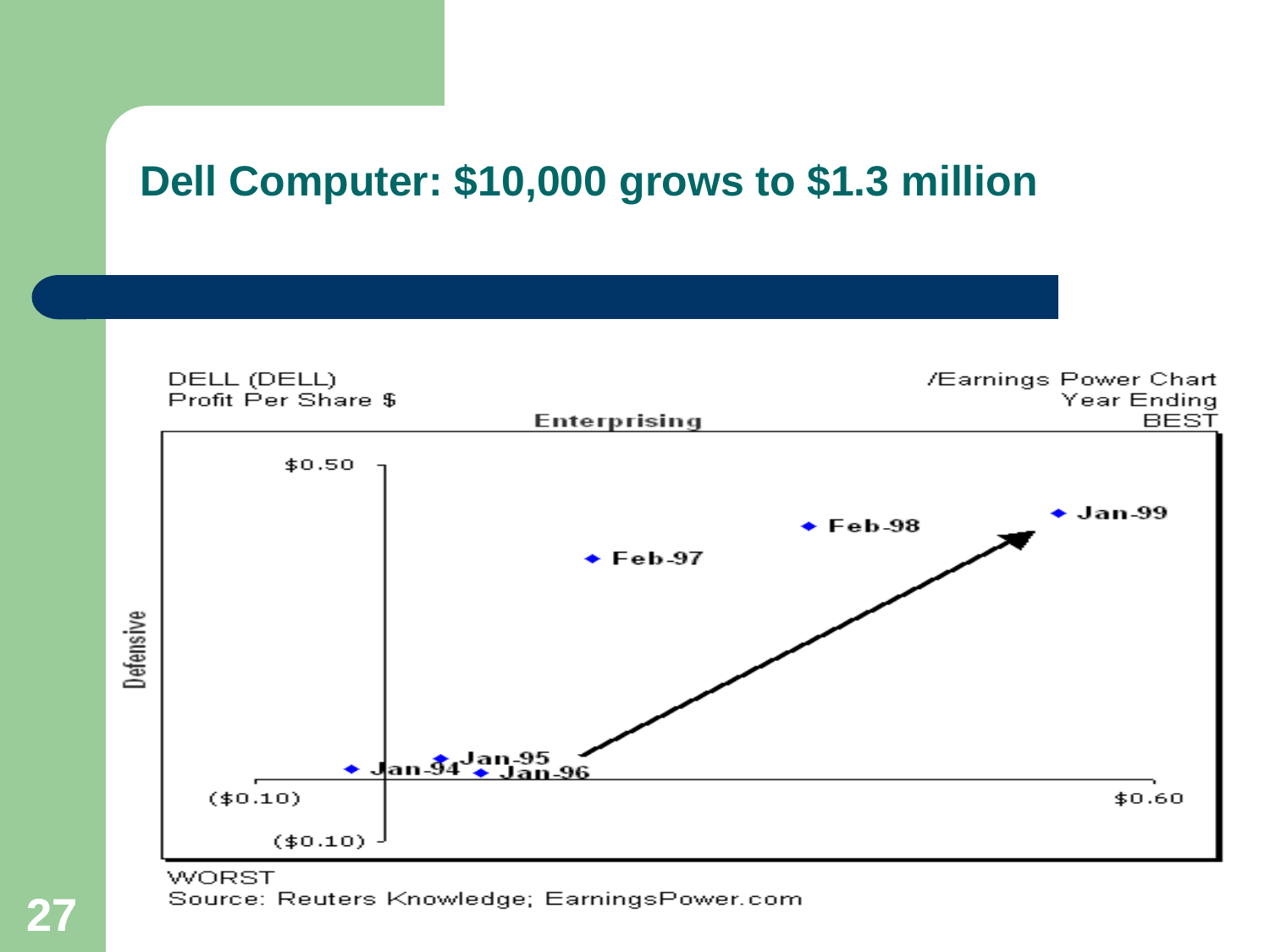#### **First Cash Financial: \$10,000 grows to \$86,000**



Source: Reuters Knowledge; EarningsPower.com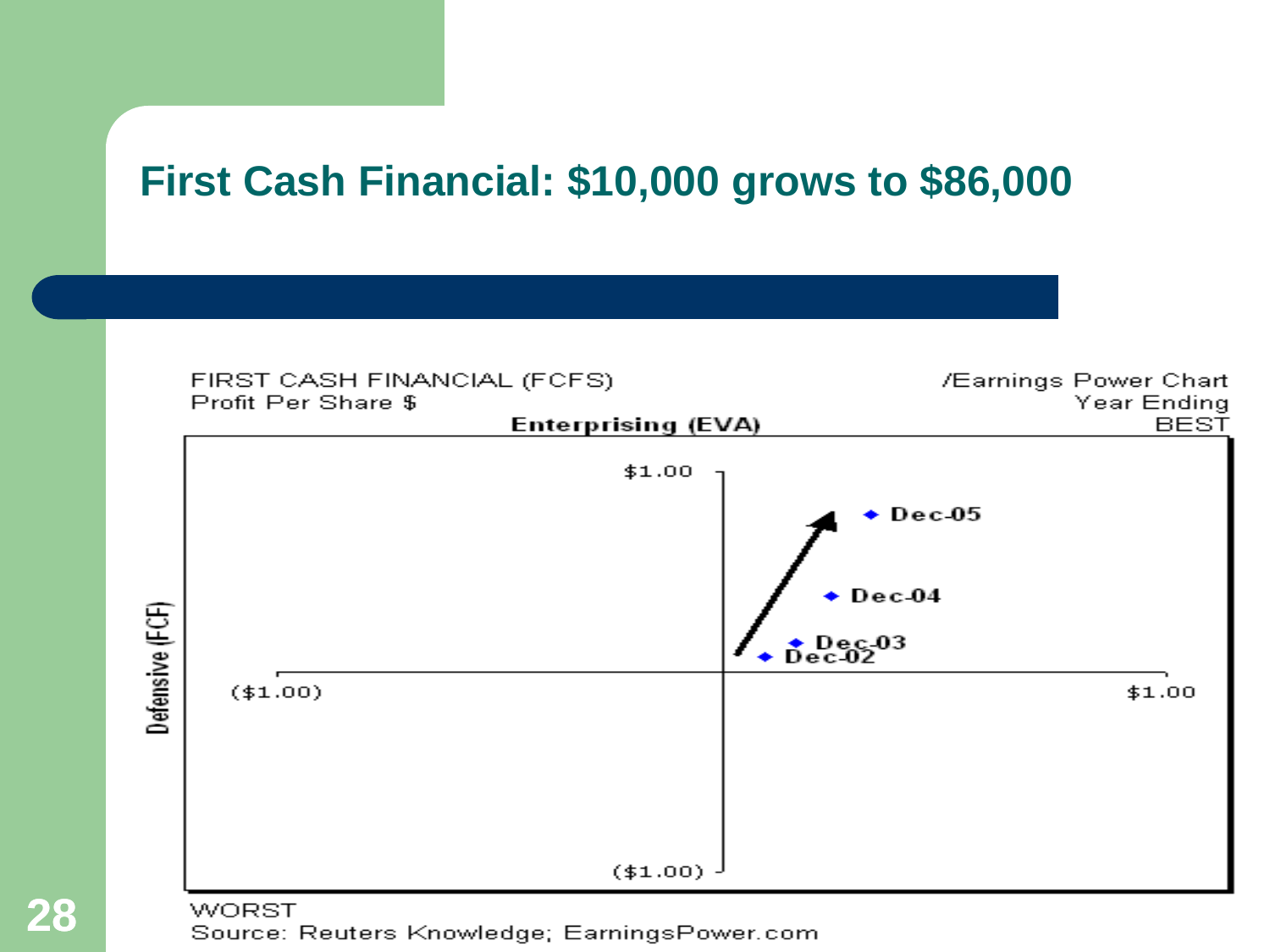#### **Garmin: \$10,000 grows to \$44,000**



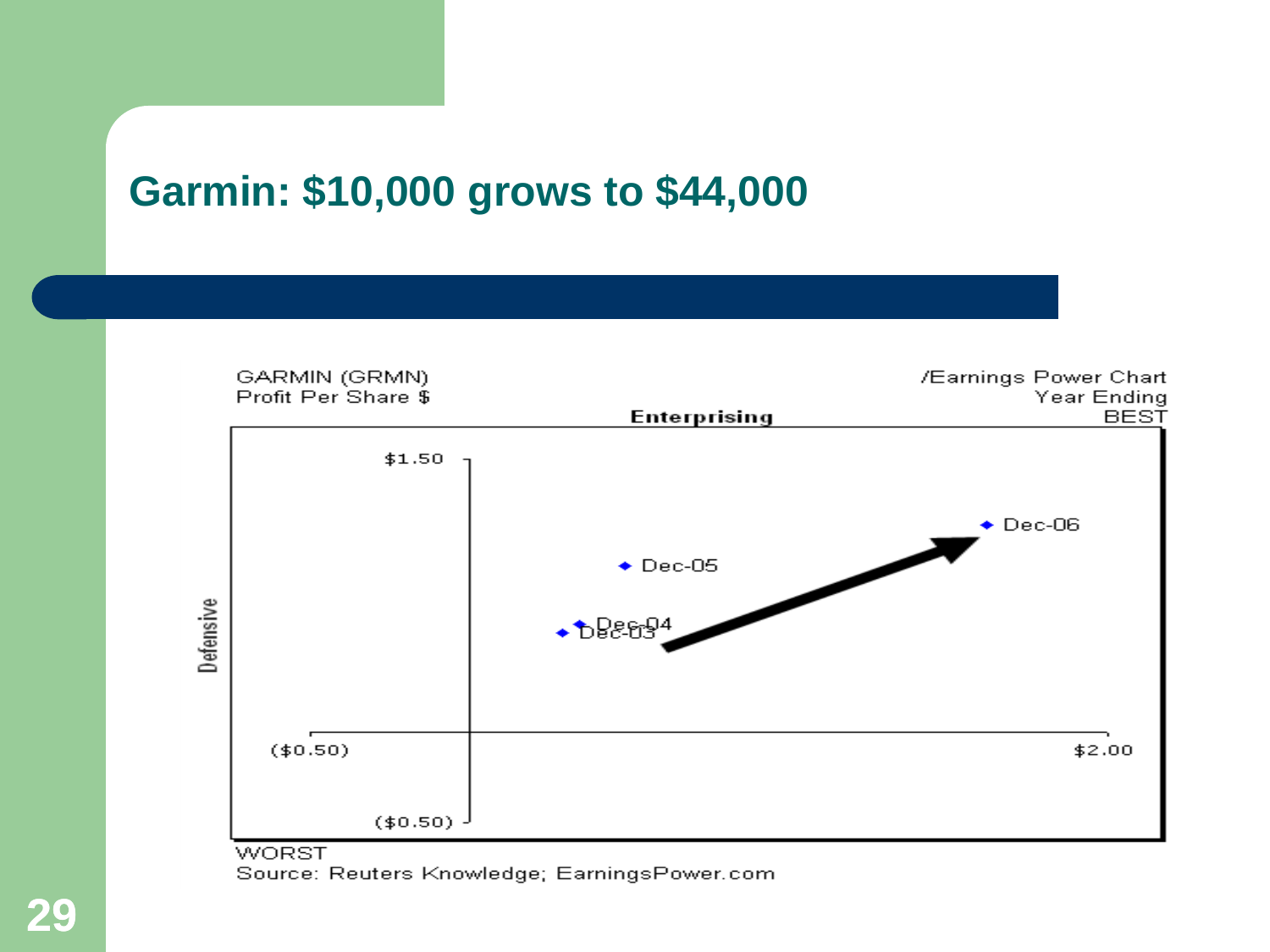#### **Google: \$10,000 grows to \$51,000**



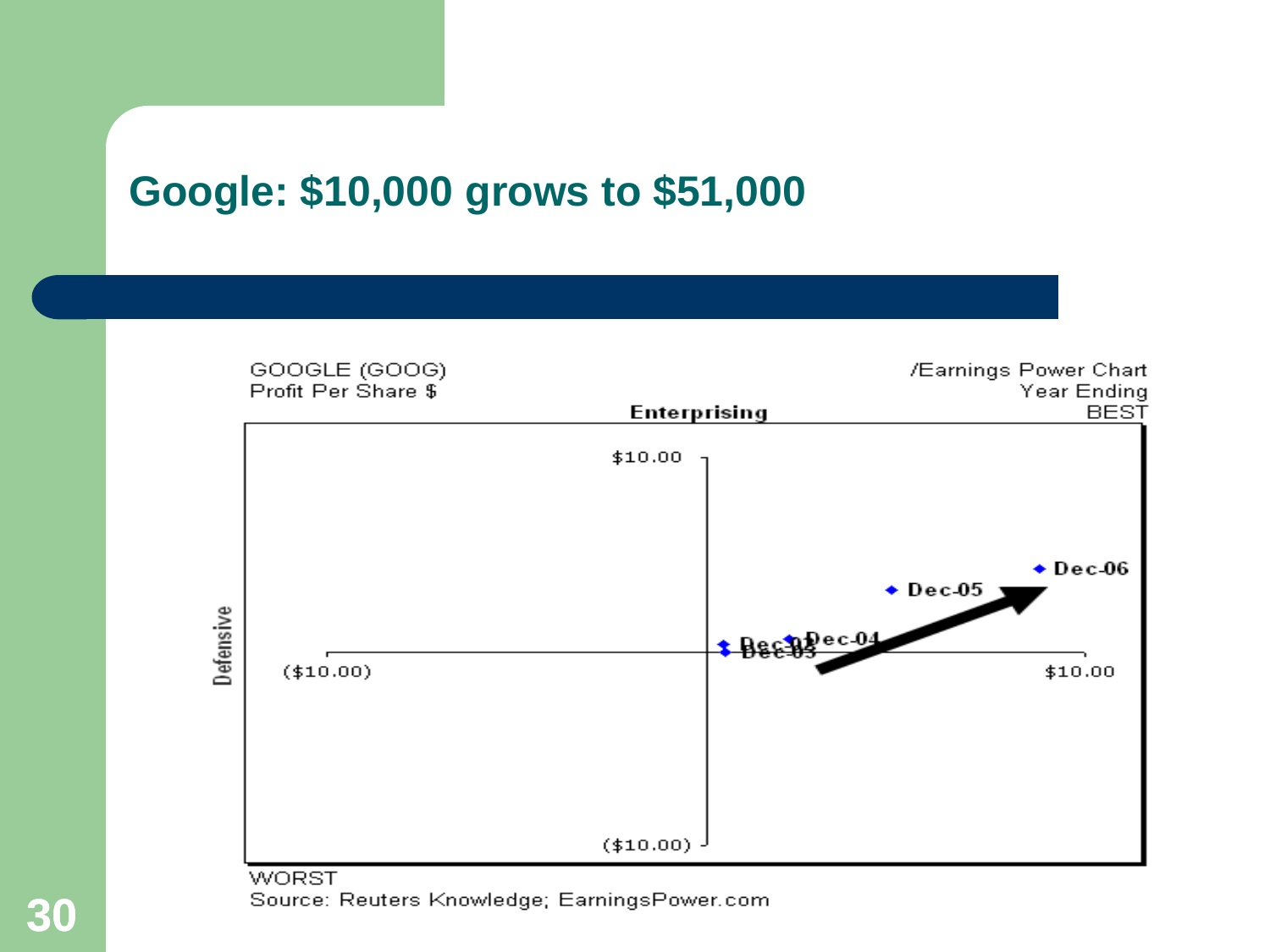#### **Paychex: \$10,000 grows to \$257,000**



Source: Reuters Knowledge; EarningsPower.com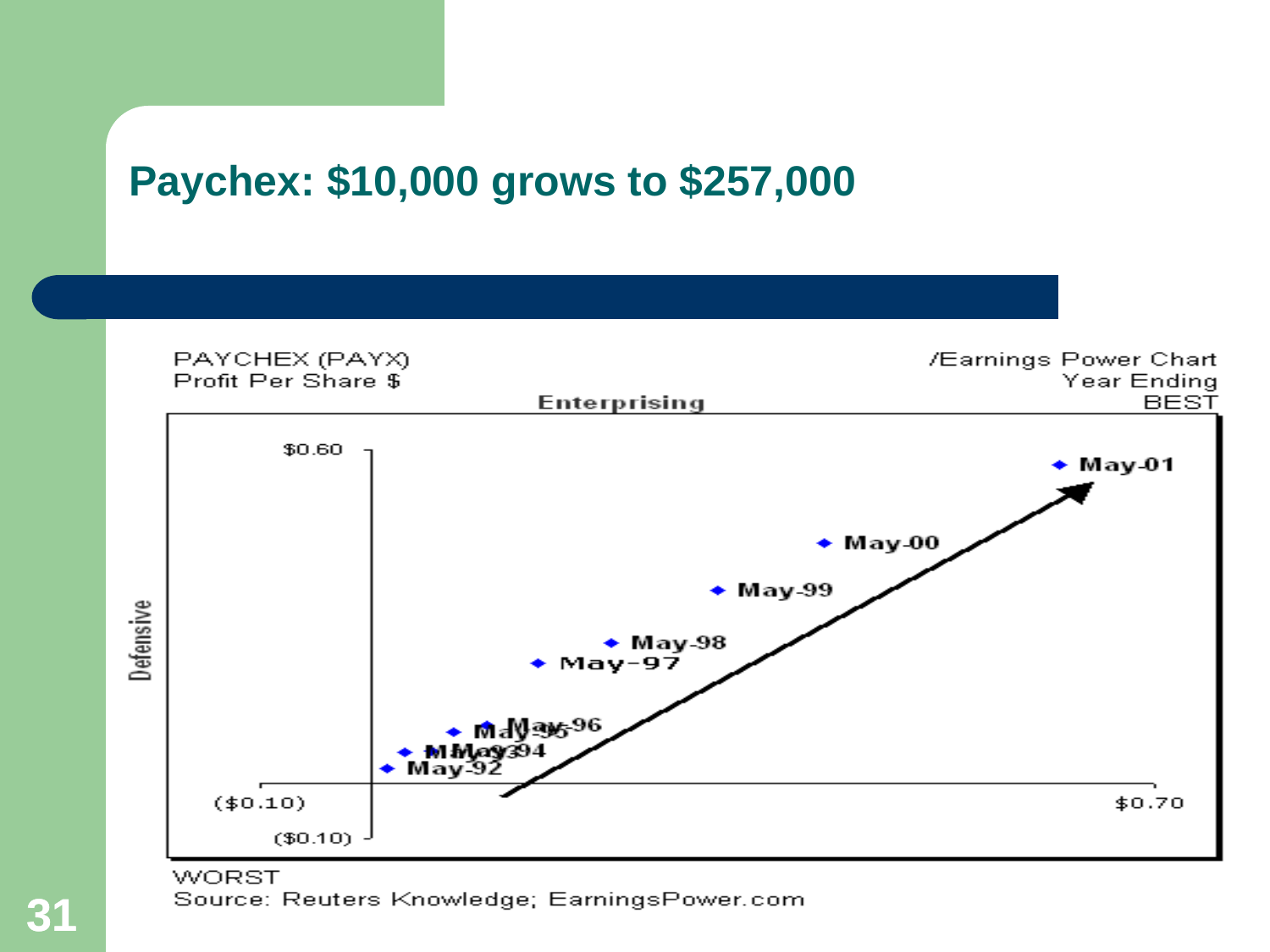#### **Quality Systems: \$10,000 grows to \$70,000**



**WORST** Source: Reuters Knowledge; EarningsPower.com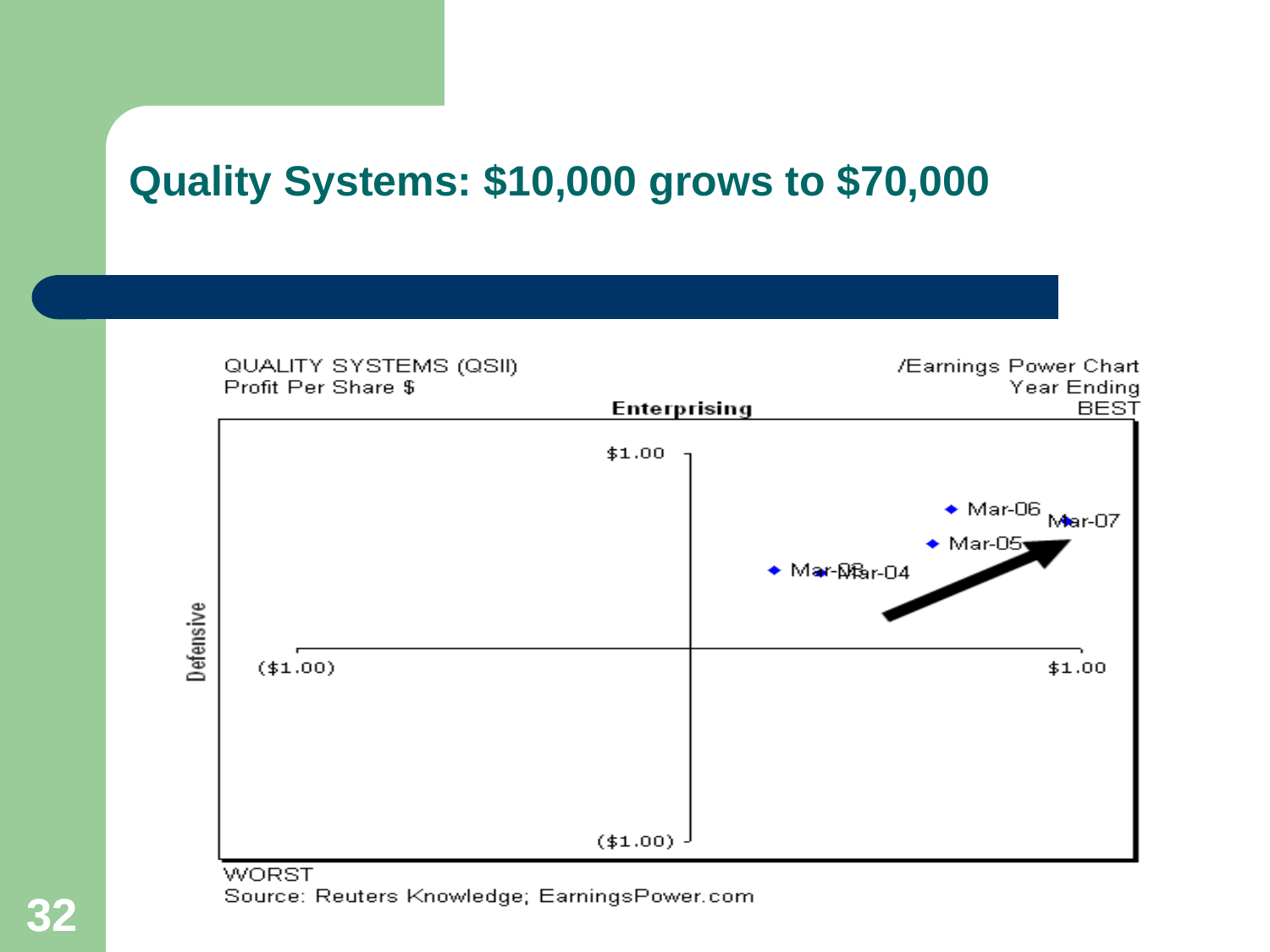#### **Hansen Natural: \$10,000 grows to \$2.6 million**



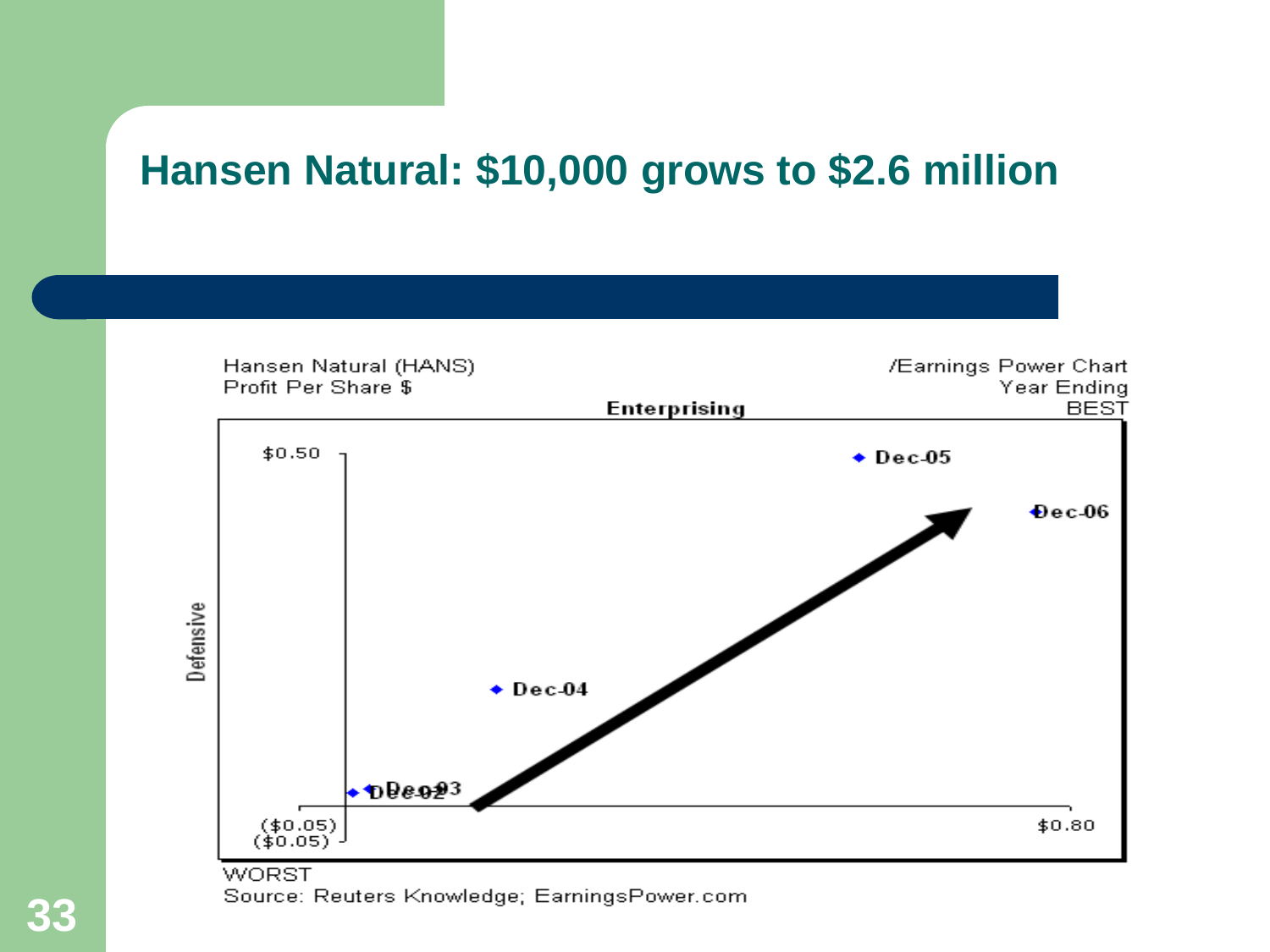#### **Six (6) Uses of the Earnings Power Chart**

- **1. Source new ideas**. "Long" prospects in upper-right box (or moving in upper-right direction); "short" candidates in lower-left box (or moving in lower-left direction).
- **2. Monitor portfolio**. Which of 4 boxes are your companies in? Why? Are gains in GAAP confirmed by higher levels of defensive, enterprising profits? If not, why? Is there a tight or loose fit between GAAP and defensive, enterprising profits? What is long-term trend?
- **3. Competitors**. If your company's competitors are weakening, your company may be next.
- **4. Customers**. See #3.
- **5. Test management candor, realism**. Do they say they had "good year" but company moved in lower-left direction?
- **6. Outlook**. Does strategy extend the Staircase? (i.e., profitable growth)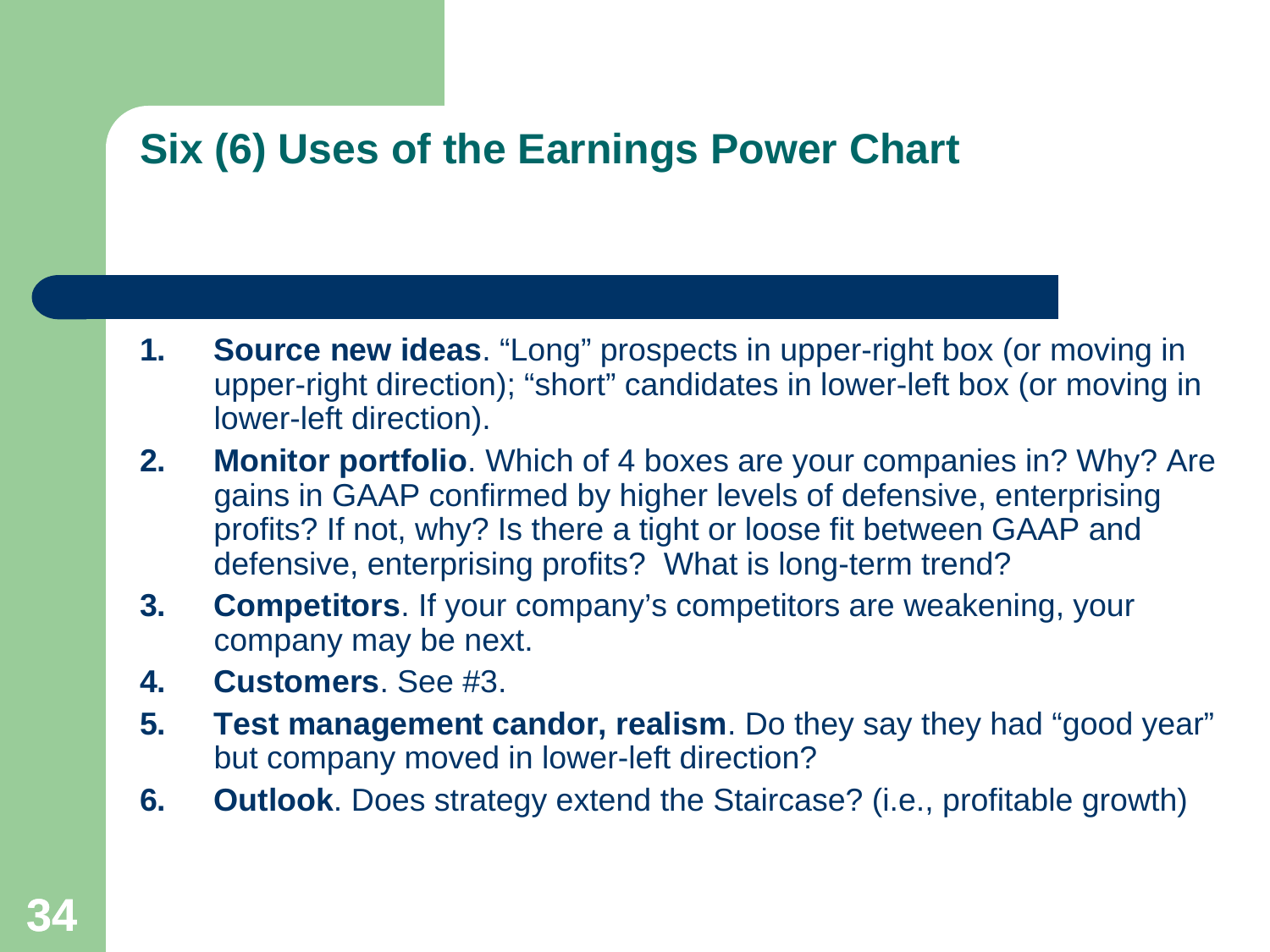#### **Growth investor? Think "Earnings Power 1-2-3"**

1. Earnings quality

2. **Competitive** advantage

3. Priceintrinsic value

- Upper-right box?
- Staircase?
- Low-cost provider
- High switching cost
- Intangibles (e.g., brands, locations, patents, etc.)
- Network effect
- Ecosystem
- Fair worth?
- Key assumptions?
- Price-intrinsic value
- Reward-risk?
- Time-wtd. risk-adj. return?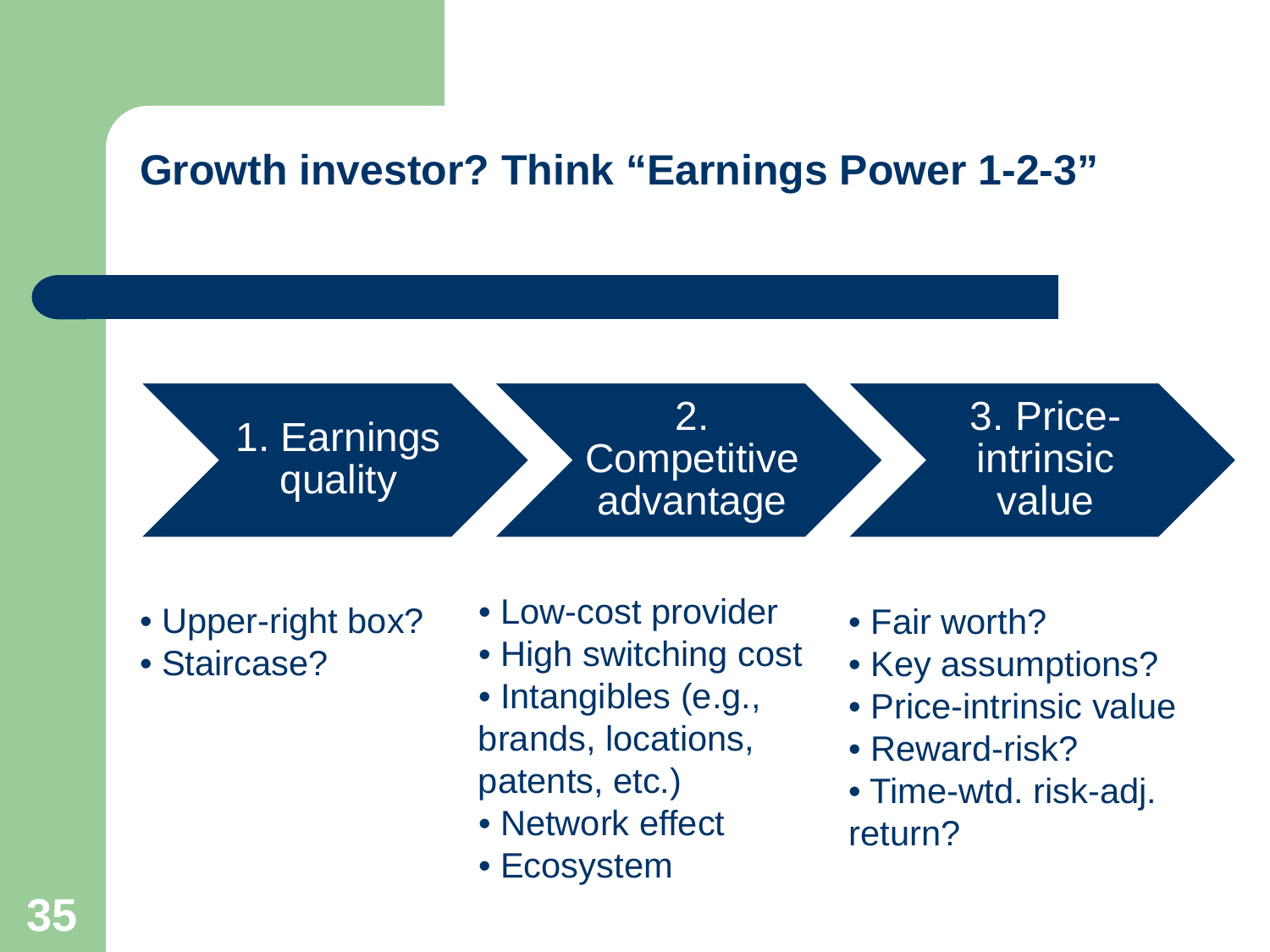#### **"Sorry, but I get 5-10 books or manuscripts a week. Wouldn't be able to run B-H if I read all (or a large part) of these." - Warren Buffett**

June 30, 2003

Mr. Herarman - fan Ing<br>Liget 5 to 10 look a<br>marmingts a week. Worlden't

Dear Mr. Buffett:

I have just finished writing a book on common stocks and earnings power, to be published by McGraw-Hill. Would you be interested in reviewing the manuscript and, if you like it, write a brief (one- or two-sentence) endorsement for the backcover of It's Earnings That Count?

The book's purpose is to show how the four major limitations of the income statement found<br>in avery armed arm  $t$ , 10 K and 10 C and 10 C and 10 C and 10 C and 10 C and 10 C and 10 C and 10 C and 10 C and 10 C and 10 C an in every annual report, 10-K and 10-Q can lead otherwise knowledgeable investors to acquire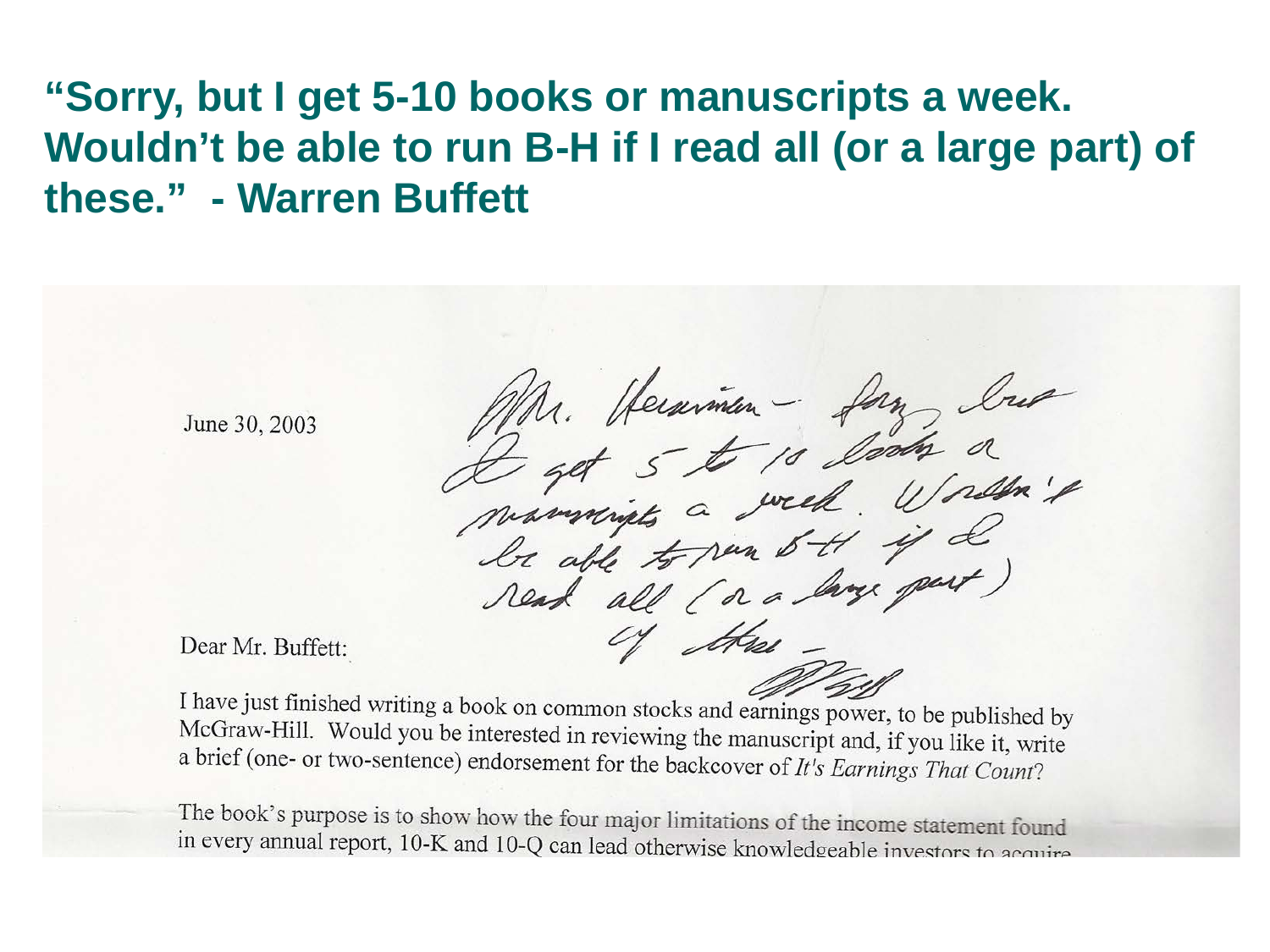# **Book #2 - Checklist Investing**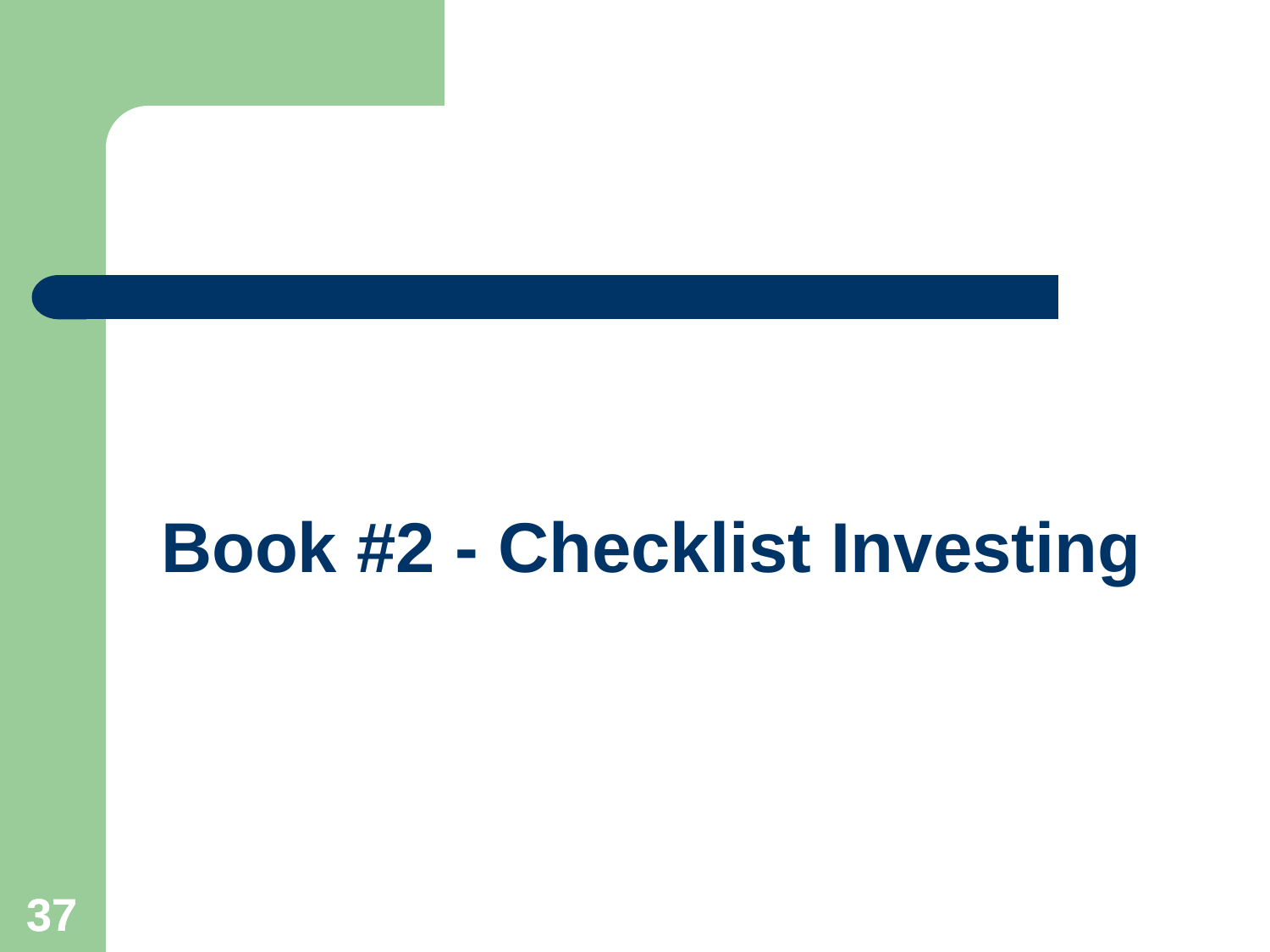#### **Active investing: It's Hard!**

- Russell 3000 up 900% during 1983-2007
- 8,000 companies
- 64% underperformed
- 39% lost money
- 19% lost at least 75% of their value
- **25% accounted for 100% of the gains**
- Source: Longboard Asset Management, "The Capitalism Distribution"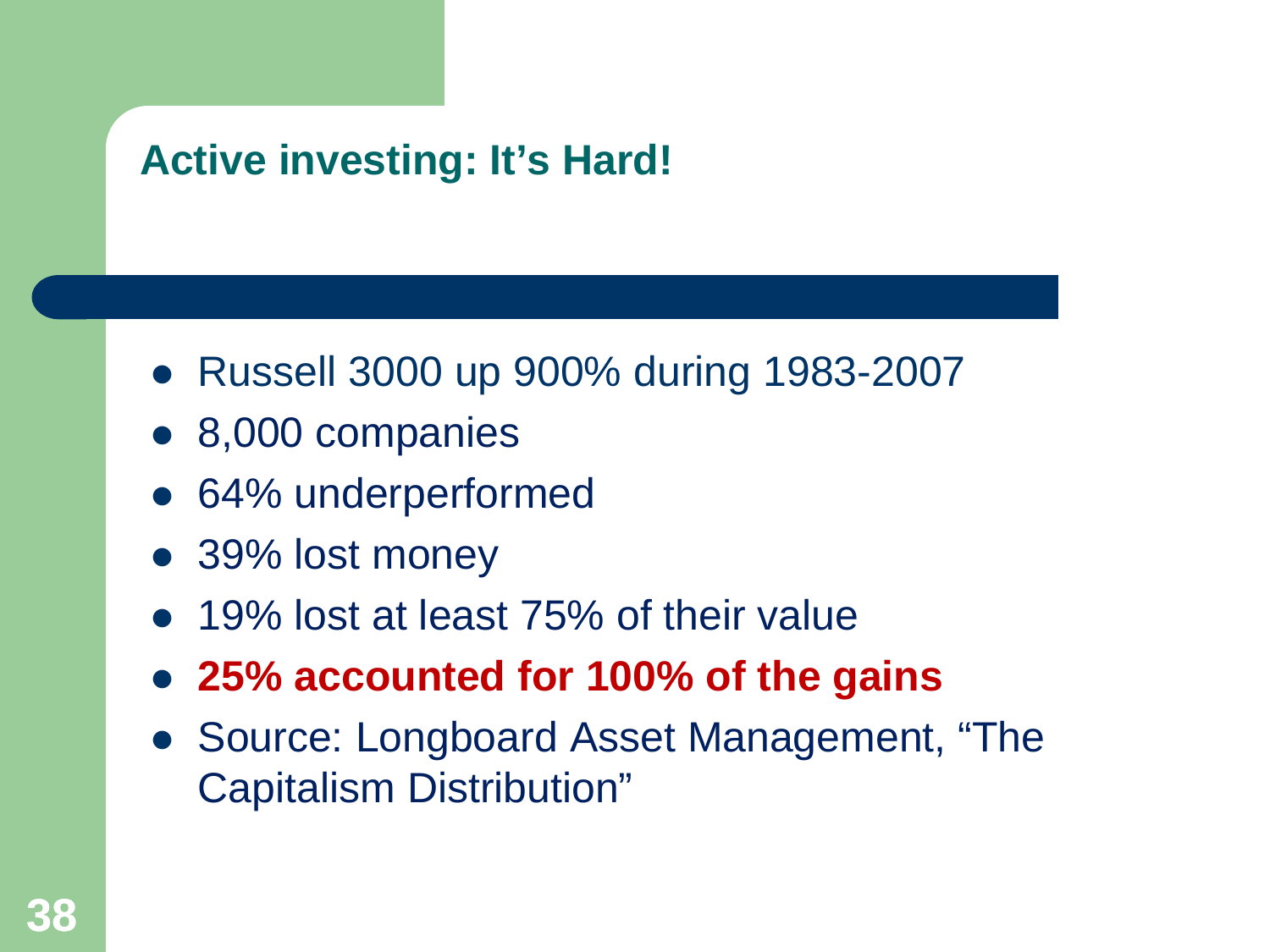#### **Freud's Sofa: Are You An "Airplane Captain"?**





Source: Geoff Smart, PhD. http://www.bigspeak.com/consulting/white-papers/Geoff-Smart\_Horizontal-Human-Capita-Valuation.pdf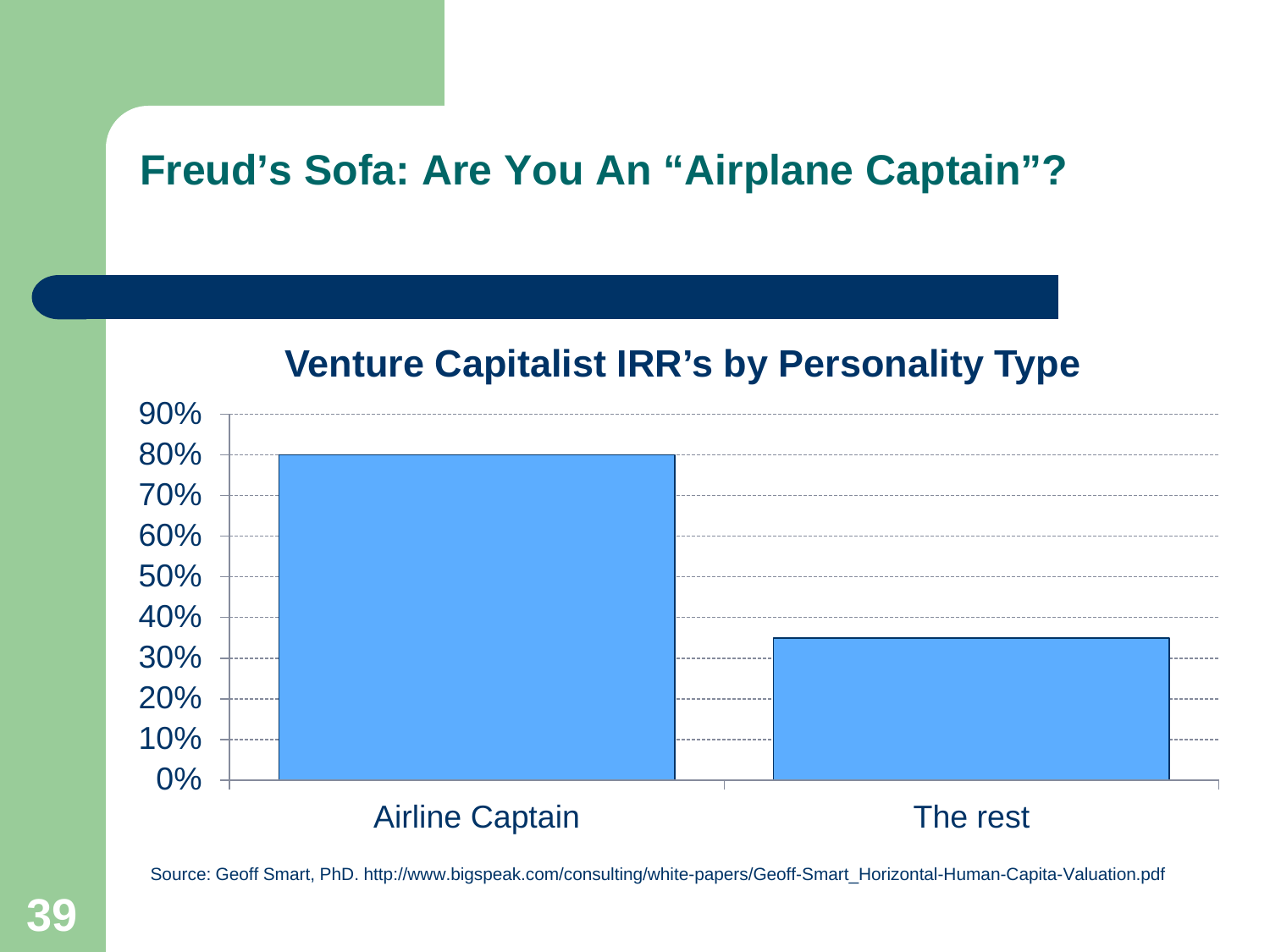#### **Tonight's Homework Assignment**

- The Art and science of Human Capital Valuation (Geoff Smart, PhD.
- [http://www.bigspeak.com/consulting/white-papers/Geoff-](http://www.bigspeak.com/consulting/white-papers/Geoff-Smart_Horizontal-Human-Capita-Valuation.pdf)[Smart\\_Horizontal-Human-Capita-Valuation.pdf](http://www.bigspeak.com/consulting/white-papers/Geoff-Smart_Horizontal-Human-Capita-Valuation.pdf)
- Read pages 10-12 (best practices, worst practices)
- "There was a very clear link between an investor's approach to human capital valuation and the overall deal success."
- "There is plenty of room for private equity investors to gain competitive advantage and earn higher IRRs through using more effective human capital valuation practices."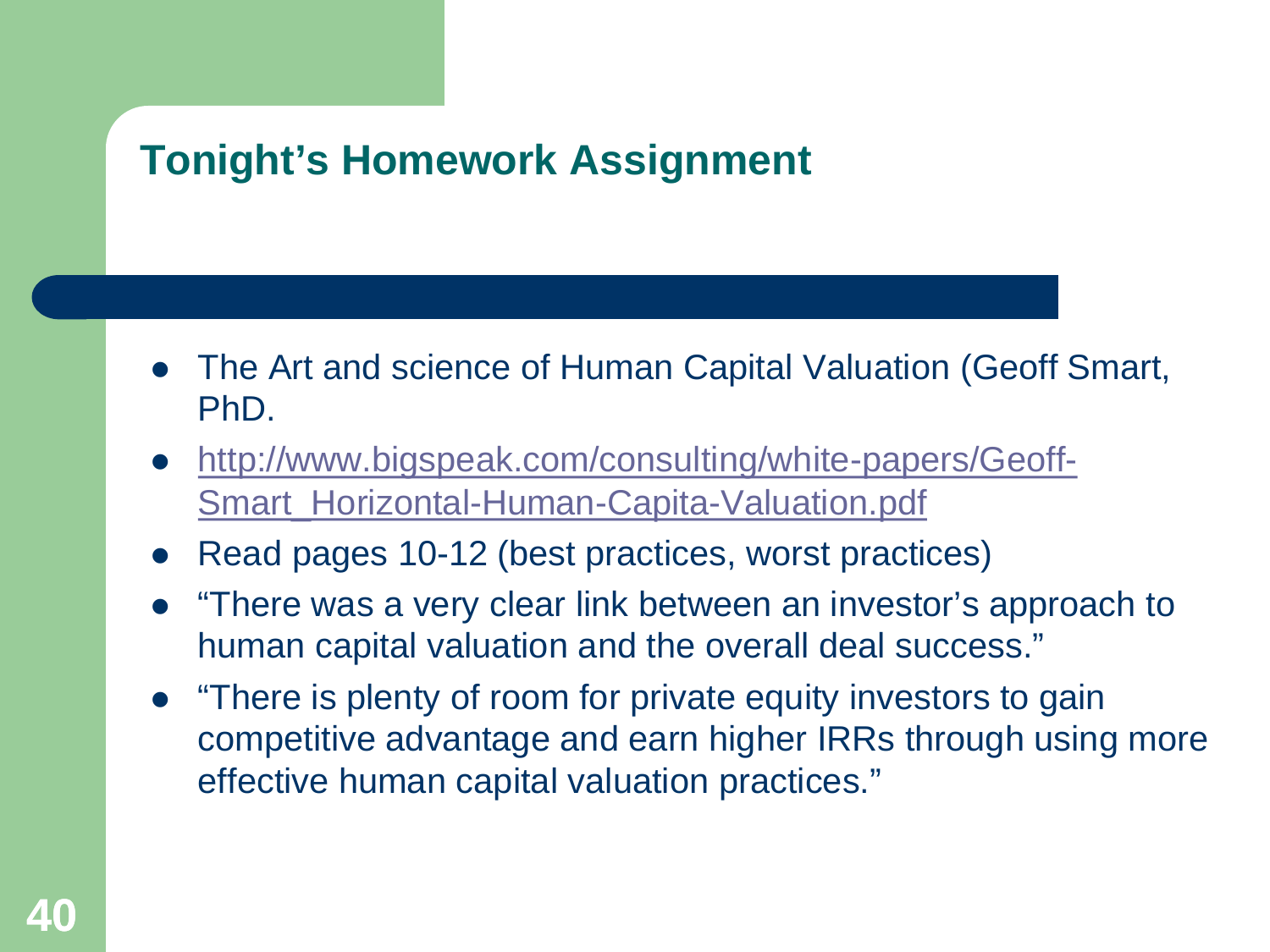#### **Ownership (Equity** *and* **debt)**

| <b>Type:</b>       | <b>Questions/Comments:</b>                                                                                                                                                    |
|--------------------|-------------------------------------------------------------------------------------------------------------------------------------------------------------------------------|
| 1. Control         | <b>Trustworthy? Competent?</b>                                                                                                                                                |
| 2. Incentives      | Does everyone share same vision? Or are opposing<br>forces ? (e.g., Founding family multi-generational<br>outlook vs. impatient activist, or debtholders vs.<br>stockholders) |
| 3. Stability       | Low turnover ownership helps management think<br>long-term, high turnover encourages short-termism                                                                            |
| 4. Outlook         | If ownership composition changes, why? Is outlook<br>or reward-risk improving? Worsening?                                                                                     |
| 5. Notable absence | Who doesn't own that should?                                                                                                                                                  |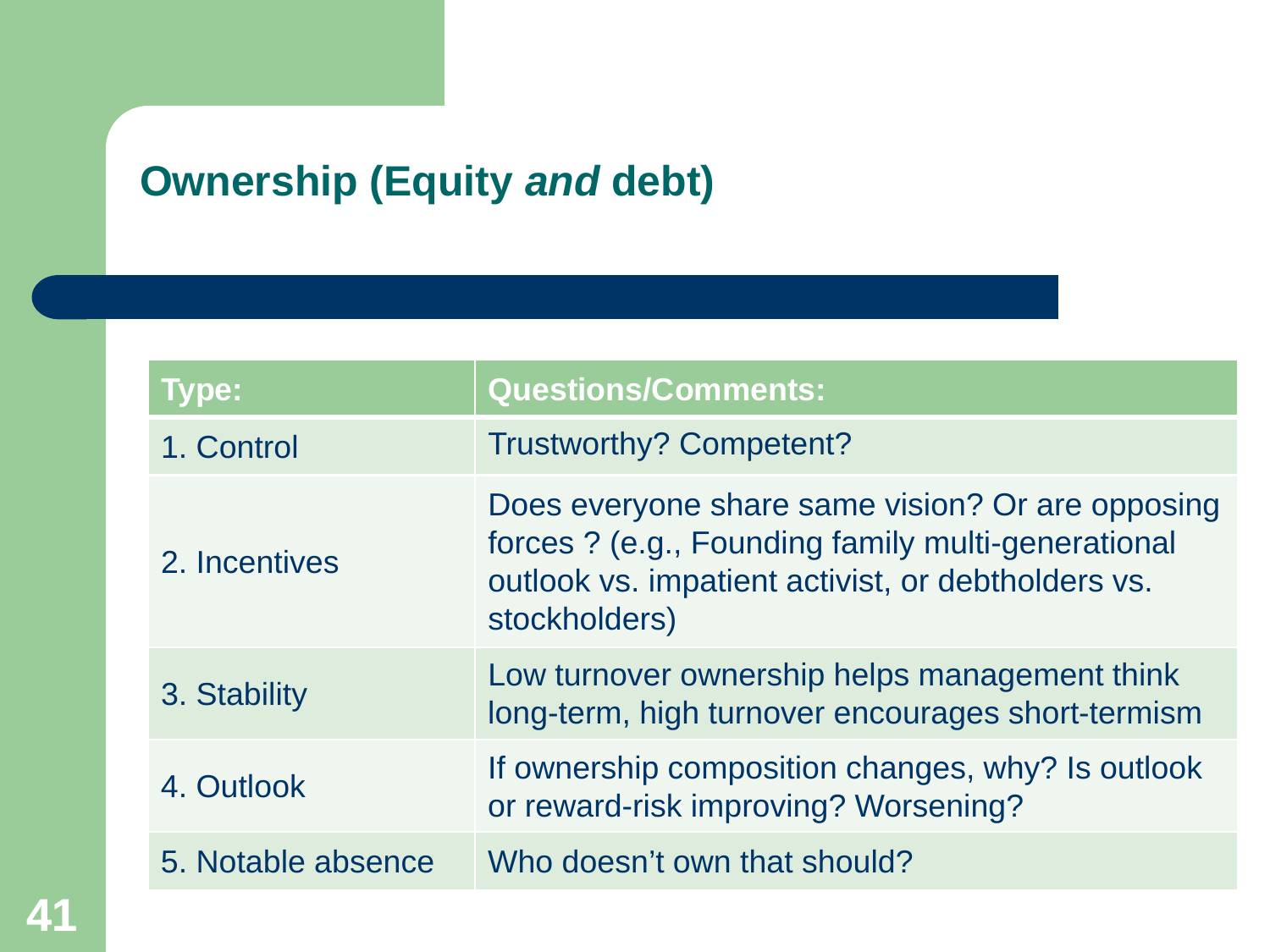## **Eight (8) Owner Types:**

| <b>Type:</b>                                          | <b>Comments:</b>                                                                                                                                                                                                                                                                            |
|-------------------------------------------------------|---------------------------------------------------------------------------------------------------------------------------------------------------------------------------------------------------------------------------------------------------------------------------------------------|
| 1. Founder (inc. founder-<br>owner-operator)          | Teledyne's Henry Singleton, Wal-Mart's Sam Walton, Apple's Steve Jobs                                                                                                                                                                                                                       |
| 2. Descendants & in-laws                              | Public, family-run co's had better financial performance during 1997-2009 than<br>nonfamily businesses (Kachaner, Stalk, Bloch, HBR, Nov. 2012)                                                                                                                                             |
| 3. C-officers, directors &<br>employees (non-founder) | If CEO owns more than 5% of co., the stock outperforms the market by 4.7% a year. If<br>CEO owns more than 10%, then 8.8% average annual advantage (Lilienfeld-Toal and<br>Reunzi). Also, CEO ownership of best co's of the 2000's was 20%; for co's that went<br>bankrupt, 5%. (Source: ?) |
| 4. Endowments &<br>foundations:                       | Hershey Trust, Hormel Foundation, Carlsberg Foundation                                                                                                                                                                                                                                      |
| 5. Asset manager                                      | Index, closet index, algo-quant, intrinsic value, activist, smart money (billionaire).                                                                                                                                                                                                      |
| 6. Corporate                                          | Yahoo (YHOO) owned 22.4% of Alibaba (BABA) at latter's 2014 IPO                                                                                                                                                                                                                             |
| 7. State-owned enterprise                             | Gazprom, Petrobas, General Motors. Risk: Kleptocracy                                                                                                                                                                                                                                        |
| 8. Other (self-directed):                             | Do-it-your-selfers                                                                                                                                                                                                                                                                          |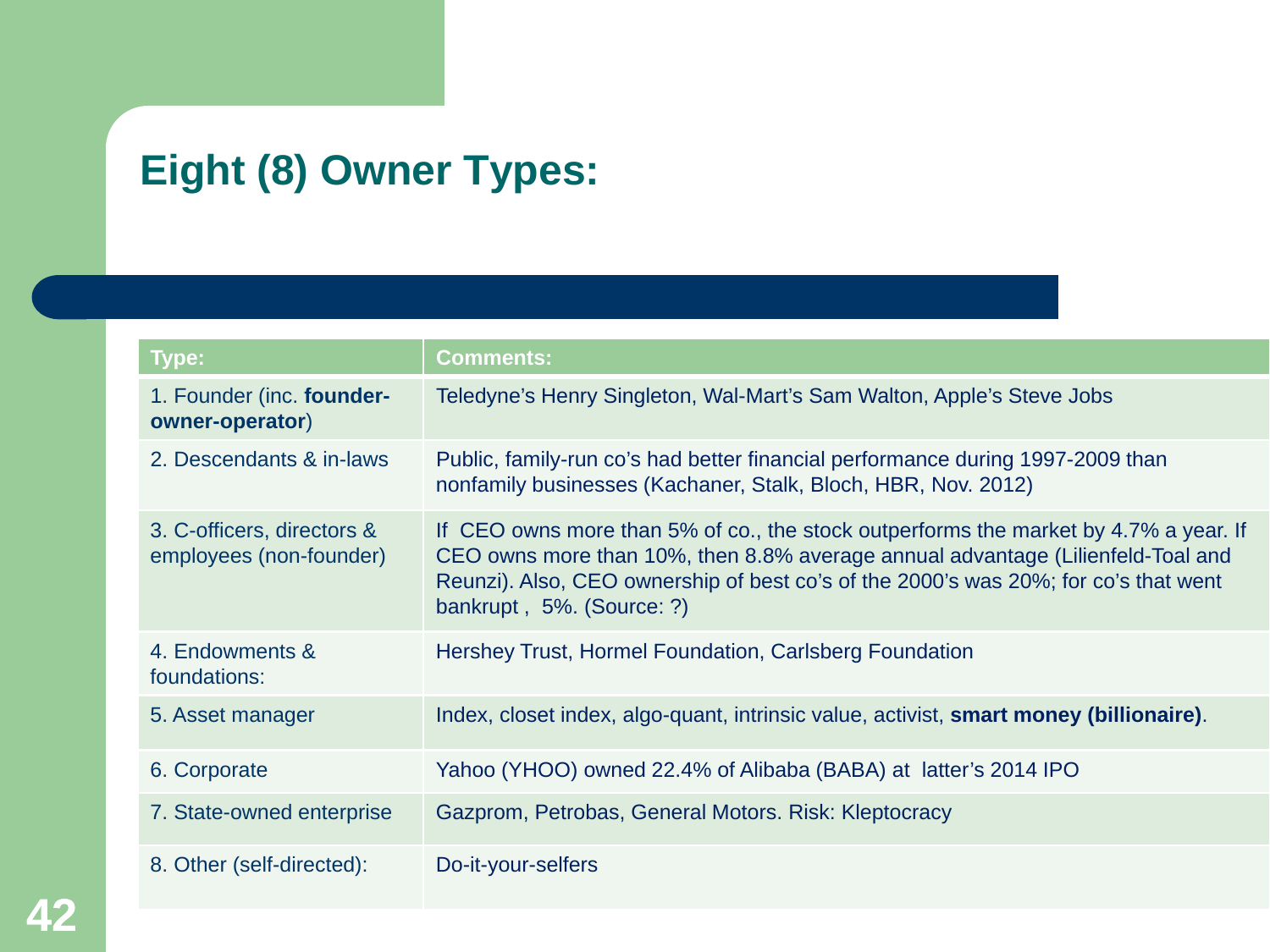#### **#1 of 2: Founder-Owner-Operator: Henry Singleton**

- At U.S. Naval Academy ranked 1/820 in math
- Co-founded Teledyne, Inc. in 1960; for many years the conglomerate earned 50% on assets (definition: inventory plus fixed capital)
- Brilliant capital allocator. Bought 128 co's with high P/E-multiple stock. But after P/E fell, Singleton dismissed his acquisition team and never issued another share of stock. Between 1972-1984, in 8 separate tender offers, he repo'd 90% of Teledyne
- Big influence on Warren Buffett and Prem Watsa (Fairfax Financial)
- Co-managed President Reagan's blind trust
- More, William Thorndike's *The Outsiders.*
- Also, Leon Cooperman here: [http://videos.nyssa.org/a-case-study-in](http://videos.nyssa.org/a-case-study-in-financial-brilliance-dr-henry-e-singleton-of-teledyne-inc)[financial-brilliance-dr-henry-e-singleton-of-teledyne](http://videos.nyssa.org/a-case-study-in-financial-brilliance-dr-henry-e-singleton-of-teledyne-inc)[inc#sthash.jX8tIjxi.dpuf](http://videos.nyssa.org/a-case-study-in-financial-brilliance-dr-henry-e-singleton-of-teledyne-inc)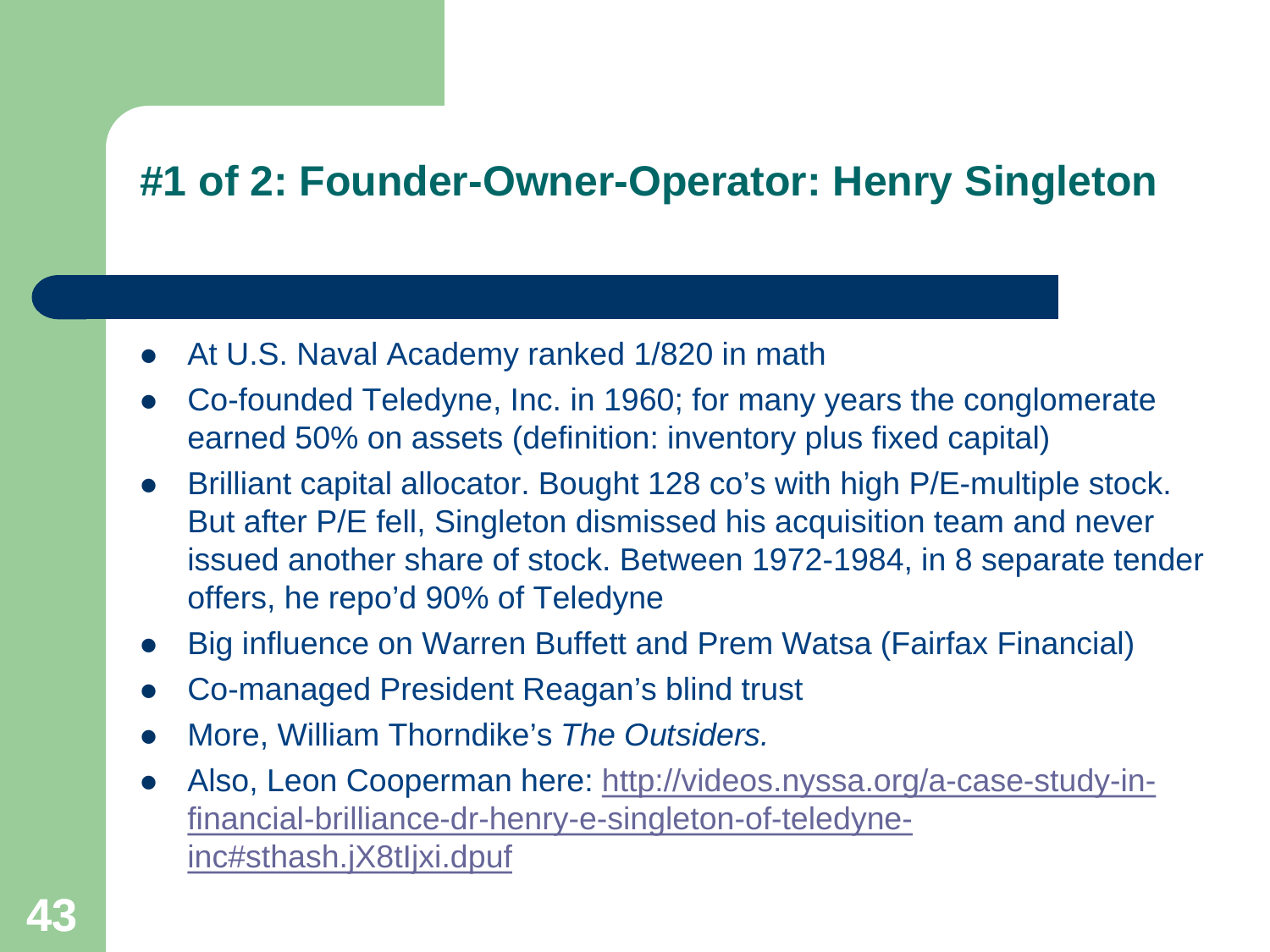#### **Finding Today's Founder-Owner-Operators**

- Chris Mayer's Capital & Crisis and also Mayer's Special Situations [\(http://agorafinancial.com/publication/fst/](http://agorafinancial.com/publication/fst/))
- Horizon Kinetics ISE Wealth Indexes
- Virtus Wealth Masters Fund (VWMAX), which buys *owner*-operators (avg. 20% ownership) and eschews *agent*-operators (0.10% ownership). Defines agent-operator as an employee in an incentive structure that encourages "meeting shorter term, less fundamentally important financial targets, e.g., quarterly earnings estimates." These people may view strategy "in the context of career risk as opposed to whether or not such decisions will prove accretive over the long term."
- Morgan Dempsey Small/Micro-Cap Value (MITYX), which seeks "founder-owner-operator" cultures, which include at least 10% equity via after tax/open market purchases—not just options and/or SAR rights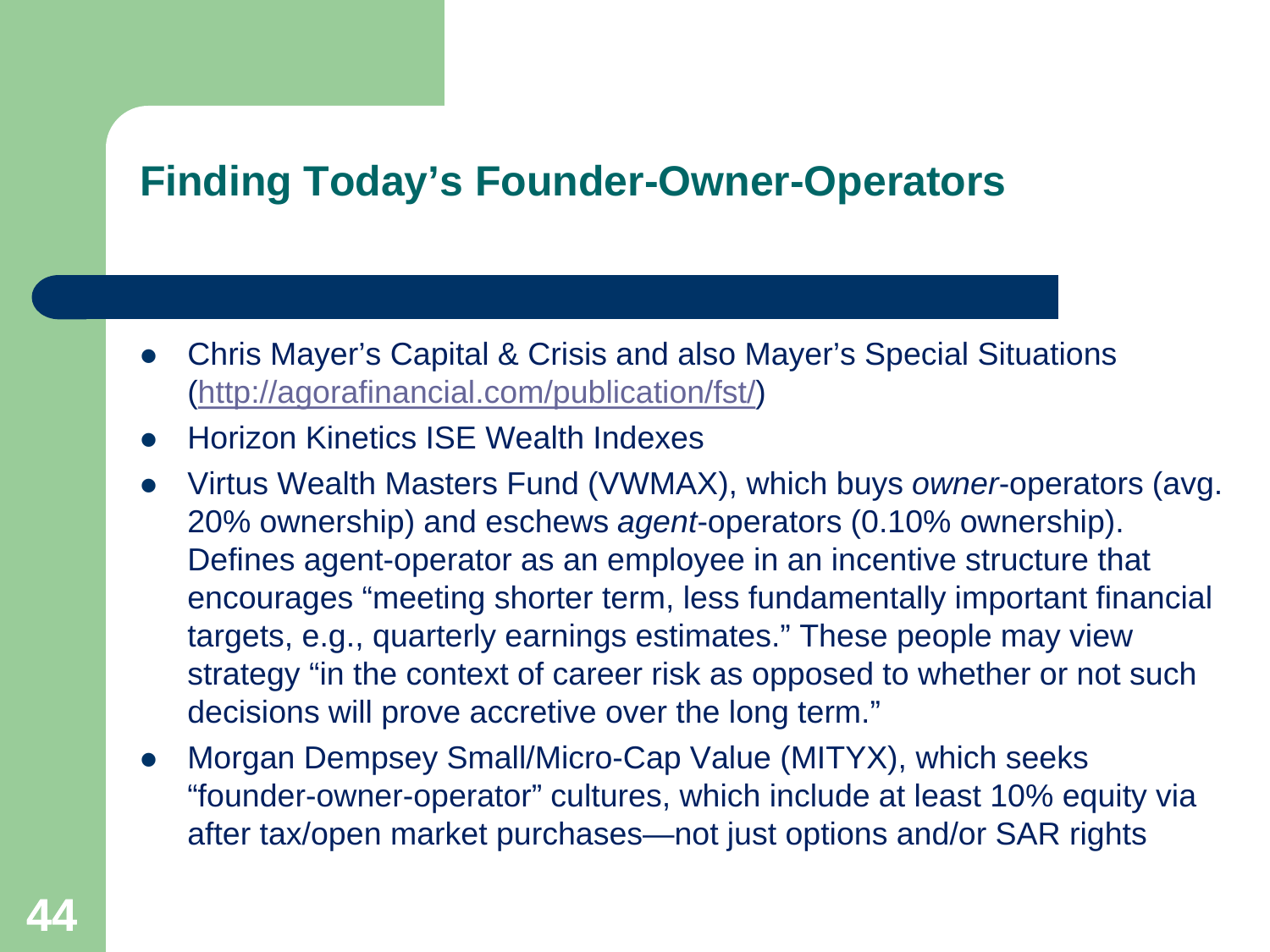#### **#2 of 2: Smart Money (Billionaire)**

- "Large body of academic research that supports [Horizon Kinetics' ISE] Wealth Index concept.
- e.g., Shulman and Noyes (2012) found an index of billionaire‐led companies beat the S&P 500 Index by over 700 basis points annually during the period of study.
- More, http://wealthindex.wpengine.com/wpcontent/uploads/2014/06/Horizon-Kinetics-Wealth-Indexes-At-A-Glance-20140331\_Added-Intl-Global-Asia-FINAL.pdf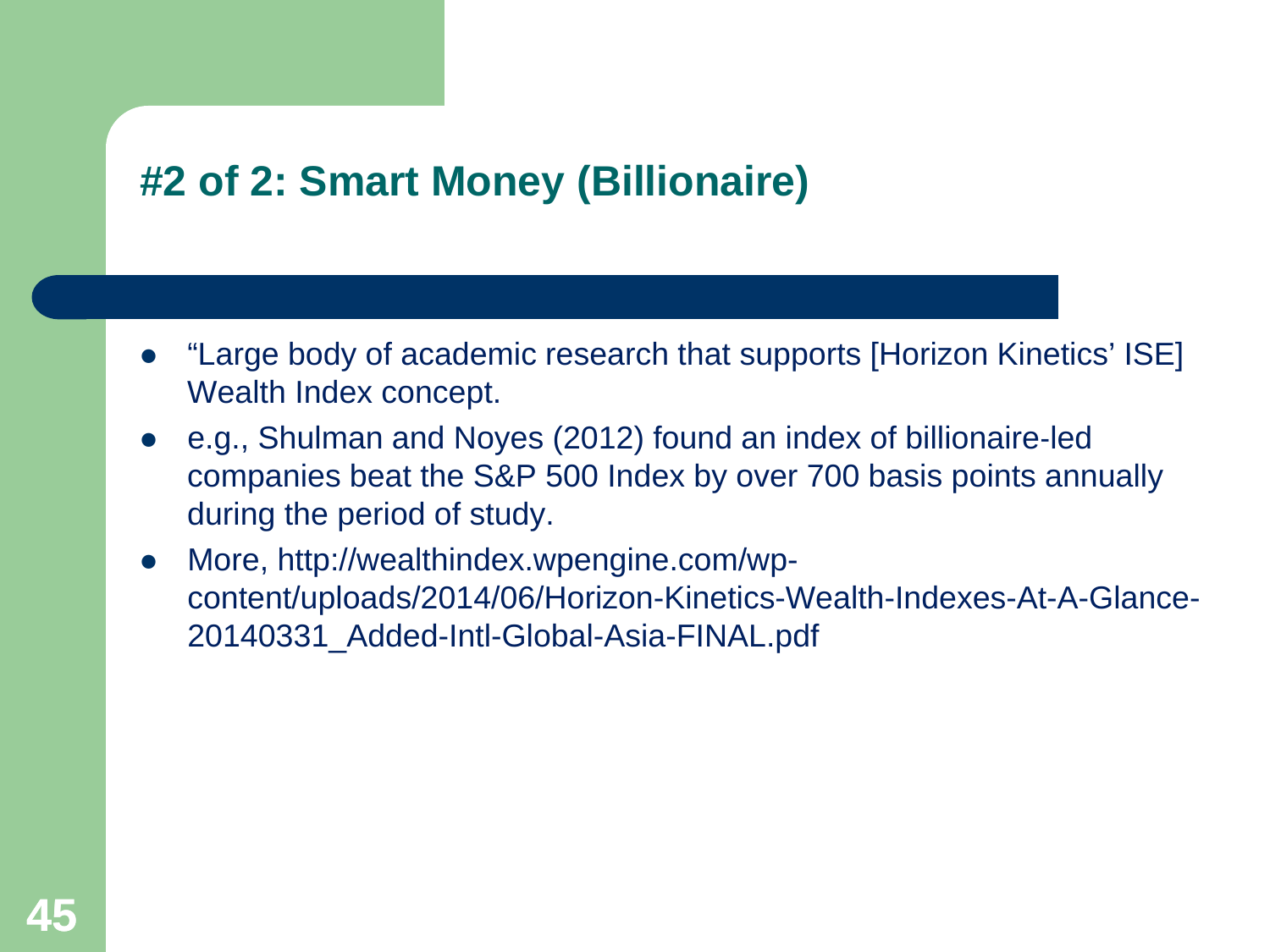#### **Pershing Square Holdings (PSH:NA)**

- Smart money (Billionaire) CEO: Bill Ackman
- IPO: October 1, 2014 "permanet capital"
- 2014 performance: 51% gross, 40% net
- Since 2004, Pershing Square, L.P. has compounded at 21%/year (despite approx. 1/3 AUM in cash, to meet redemptions). That's \$13.9B of profit last nearly 11 years.
- Price: \$23.91; NAV: 25.97; P-NAV: 92% (1/6/15)
- Structure: closed-end fund
- Taxes: No entity level (Guenrsey)
- Influence: Typically, 1st or 2<sup>nd</sup>-largest shareholder, with board seat or substantial influence , "by virtue of our large stake and active voice."
- Age: 48 (12/18/14): "I think I can do this for another thirty or more years and the good news is I really love what I do."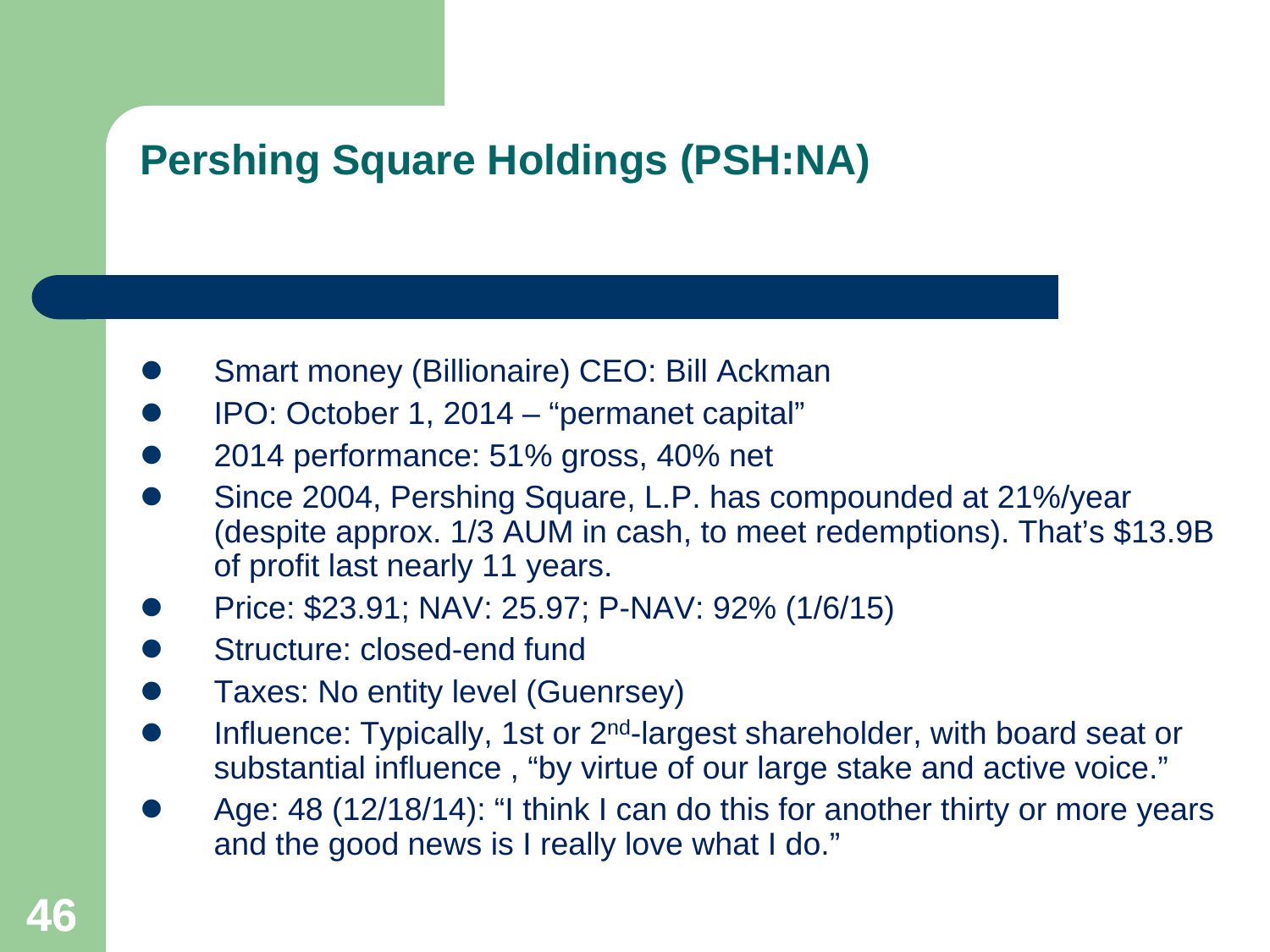## **Summary:**

- Nearly ruined by speculation, Ben Graham devised "margin of safety" strategy of buying co's selling at two-thirds of net working capital after subtracting all liabilities. Then made 20% a year for two decades.
- **If your thesis involves** *growth* **(secular, cyclical, prospective), use** the Earnings Power 1-2-3 process as your margin of safety to help protect against miscalculation or bad luck
- **Also, use a checklist to improve your problem-solving ability**
- [Lagniappe: e-mail me for '12 Tips for Imp](mailto:Hewitt.Heiserman@EarningsPower.com)actful Writing" [Hewitt.Heiserman@EarningsPower.com](mailto:Hewitt.Heiserman@EarningsPower.com)
- Questions?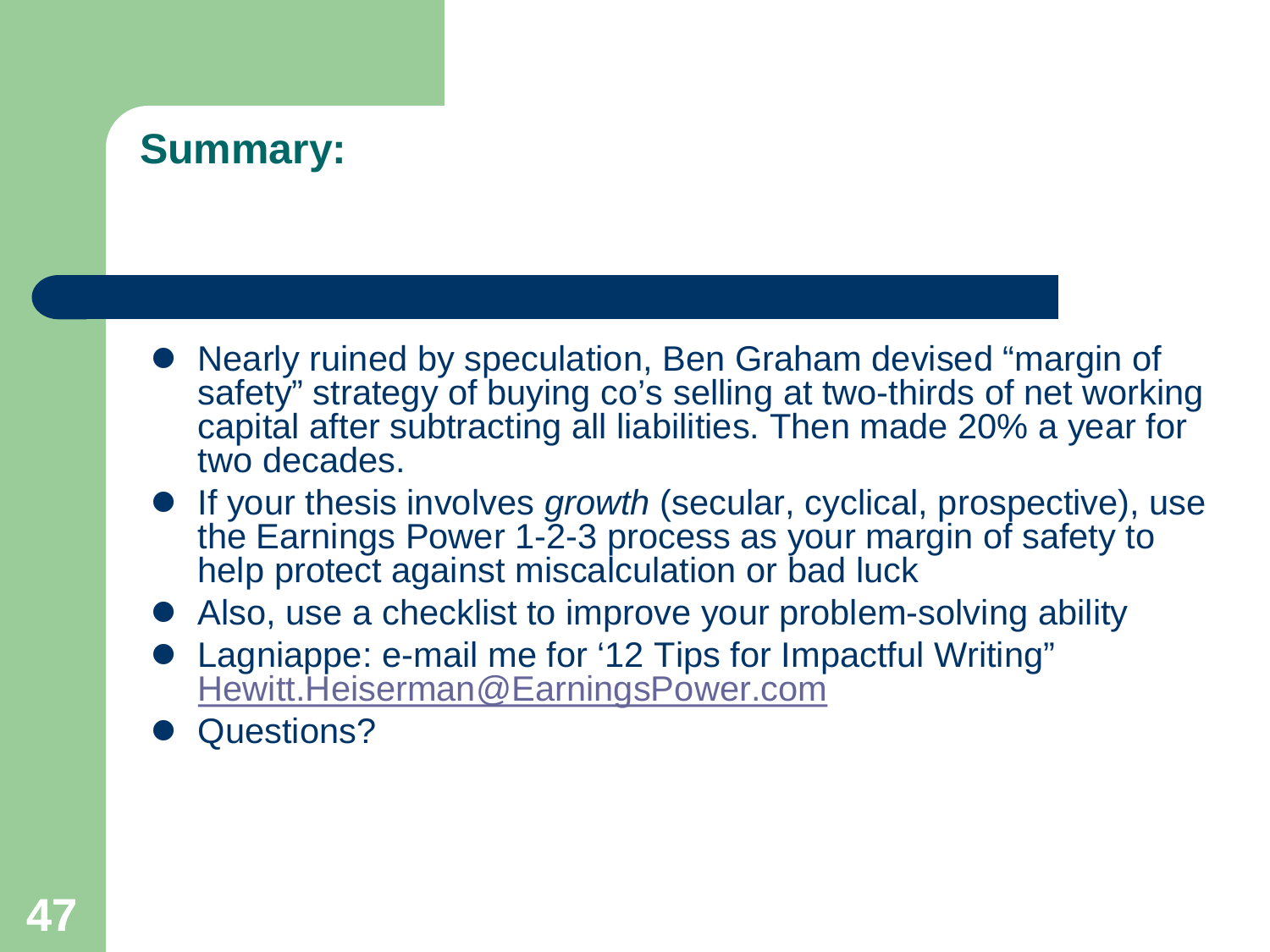#### **Quiz: Height of Fenway's "Green Monster"**

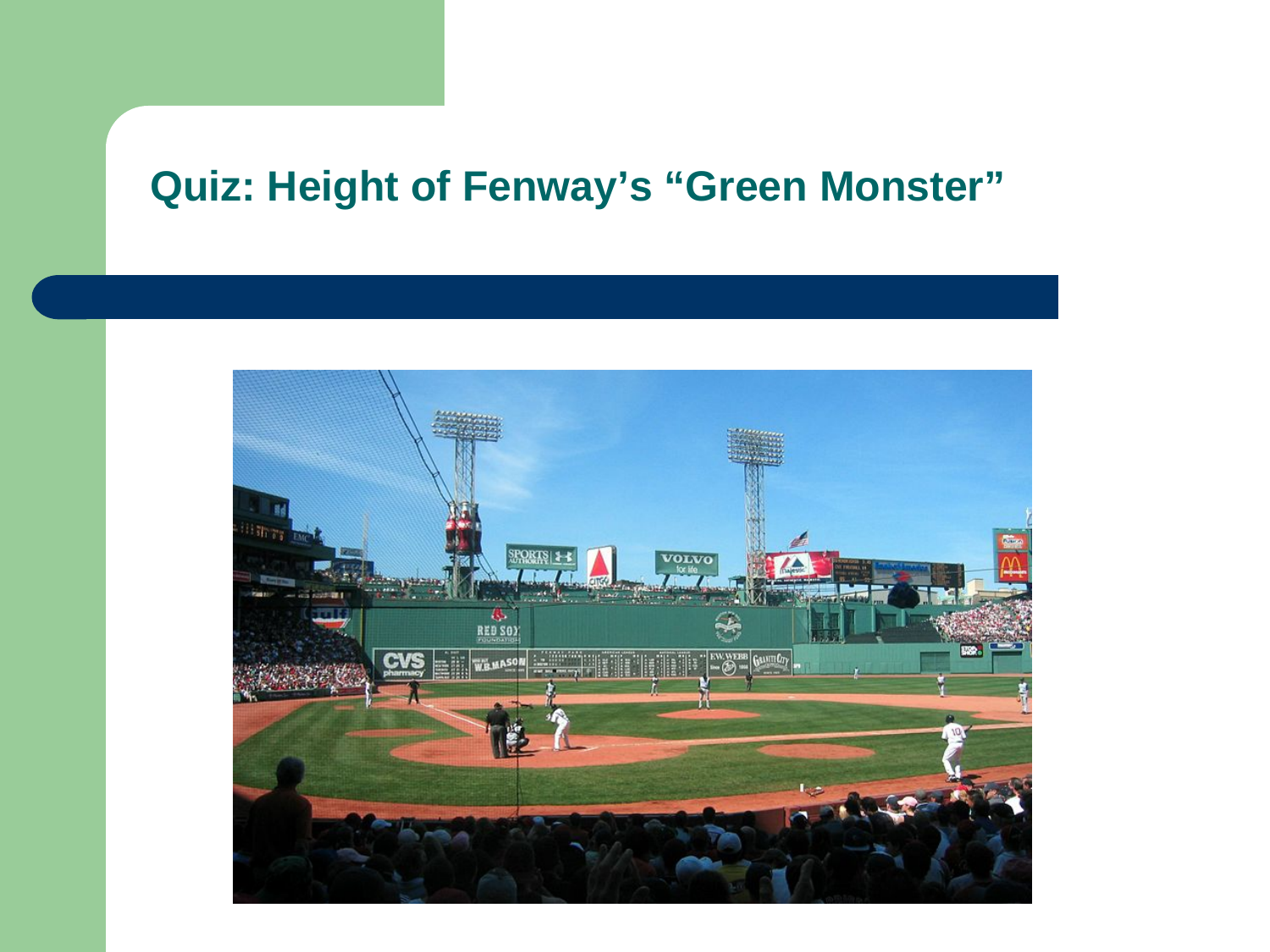#### **Bio:**

Hewitt Heiserman Jr. conceived the Earnings Power Chart, which is the subject of his book *It's Earnings That Count* (McGraw-Hill, 2004). Mr. Heiserman is a member of the Boston Security Analyst Society and CFA Institute. He has been quoted in TheStreet.com, The Wall Street Journal, BusinessWeek, CBS MarketWatch, Business 2.0, Better Investing, The Motley Fool, Complete Growth Investor, Barron's, and the Haverford Trust Company Adviser. Mr. Heiserman has spoken to the New York Society of Security Analysis, the Boston Security Analysts Society, Babson Investment Management Association, the American Association of Individual Investors, Fidelity Management & Research, Complete Growth Investor, Bryant College, Franklin-Templeton Group and VALUEx Berkshires on "Ben Graham and the Growth Investor." Mr. Heiserman graduated from Kenyon College with Distinction in History, and received the Faculty Award for Distinguished Achievement. Mr. Heiserman is an Eagle Scout, former vice-president of an open land foundation, and an Ironman Lake Placid finisher. Columbia University Press will publish his second book, *The Checklist Investor*, in 2016.